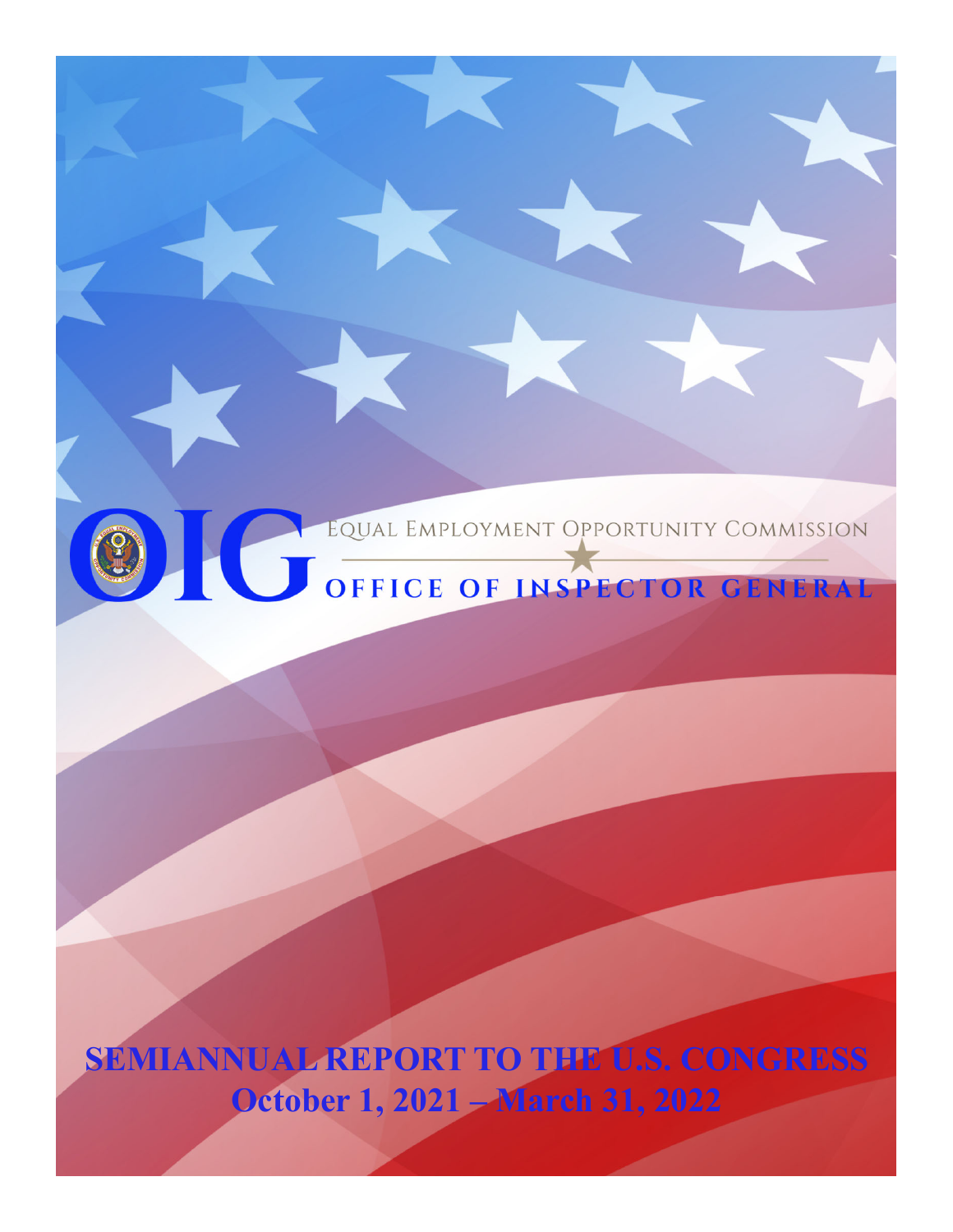

# **OIG VISION**

Effective, efficient and accountable oversight of Agency programs, operations, and personnel

# **OIG MISSION**

To detect and prevent waste, fraud, and abuse and promote economy, efficiency, and effectiveness in the programs and operations of the Equal Employment Opportunity Commission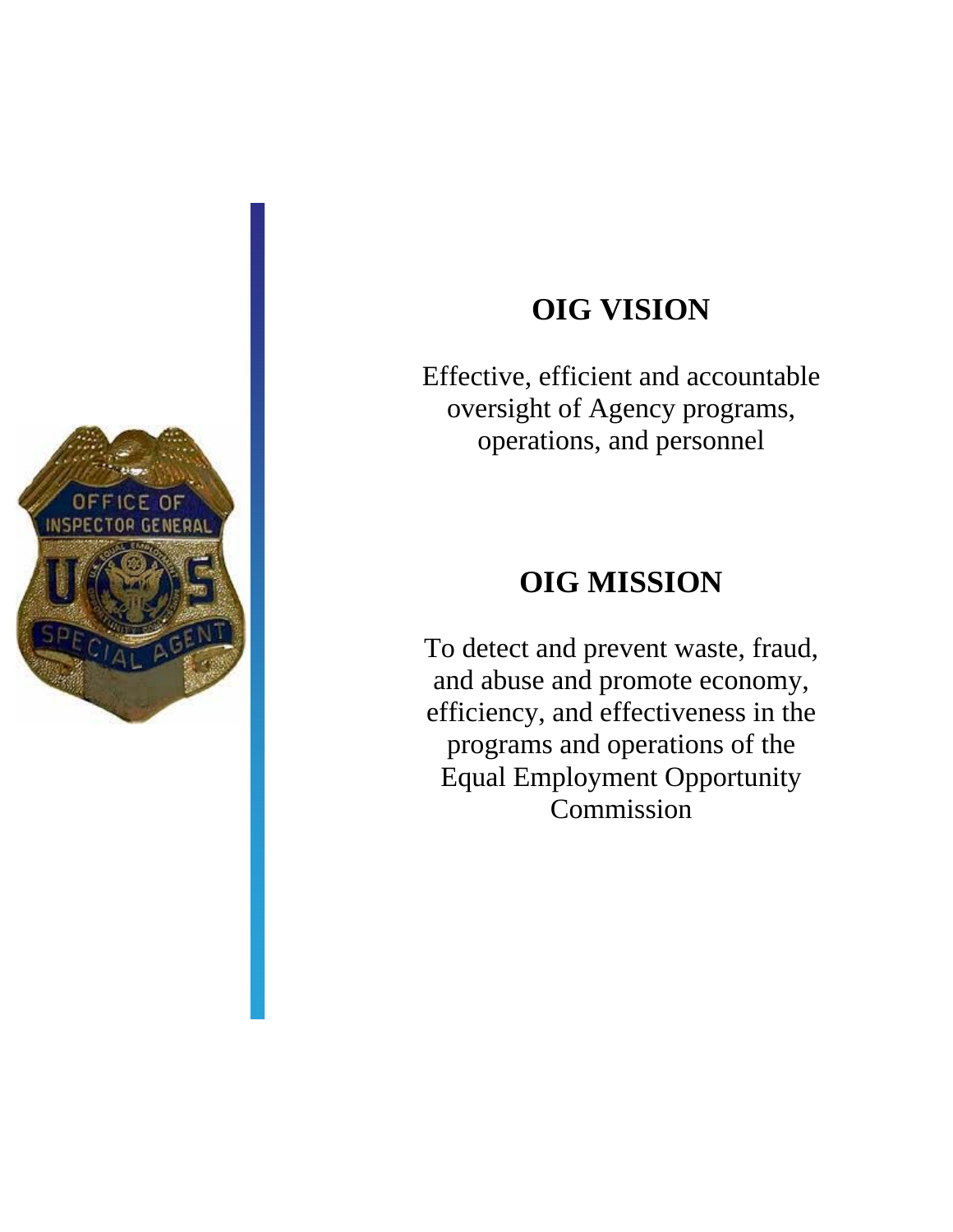# **ACRONYMS**

| AJ/SAJ          | Administrative Judge/Supervisory Administrative Judge         |
|-----------------|---------------------------------------------------------------|
| <b>CFO</b>      | <b>Chief Financial Officer</b>                                |
| <b>COR</b>      | <b>Contracting Officer Representative</b>                     |
| <b>CSD</b>      | <b>Central Services Division</b>                              |
| <b>DATA</b> Act | Data Accountability and Transparency Act                      |
| <b>DPTA</b>     | Digital Process Transformation and Automation                 |
| <b>CIGIE</b>    | Council of the Inspectors General on Integrity and Efficiency |
| <b>EEOC</b>     | <b>Equal Employment Opportunity Commission</b>                |
| <b>FISMA</b>    | Federal Information Security Modernization Act                |
| <b>FMFIA</b>    | Federal Managers' Financial Integrity Act                     |
| <b>FSA</b>      | <b>Financial Statement Audit</b>                              |
| <b>GAO</b>      | Government Accountability Office                              |
| IG              | <b>Inspector General</b>                                      |
| <b>IPA</b>      | Independent Public Accountant                                 |
| <b>IPERA</b>    | Improper Payments Elimination and Recovery Act                |
| <b>OCFO</b>     | Office of Chief Financial Officer                             |
| OCHCO           | Office of Chief Human Capital Officer                         |
| <b>OCLA</b>     | Office of Communications and Legislative Affairs              |
| <b>OEDA</b>     | Office of Enterprise Data and Analytics                       |
| <b>OFO</b>      | Office of Federal Operations                                  |
| <b>OFP</b>      | Office of Field Programs                                      |
| <b>OIG</b>      | Office of Inspector General                                   |
| OIT             | Office of Information Technology                              |
| <b>OMB</b>      | Office of Management and Budget                               |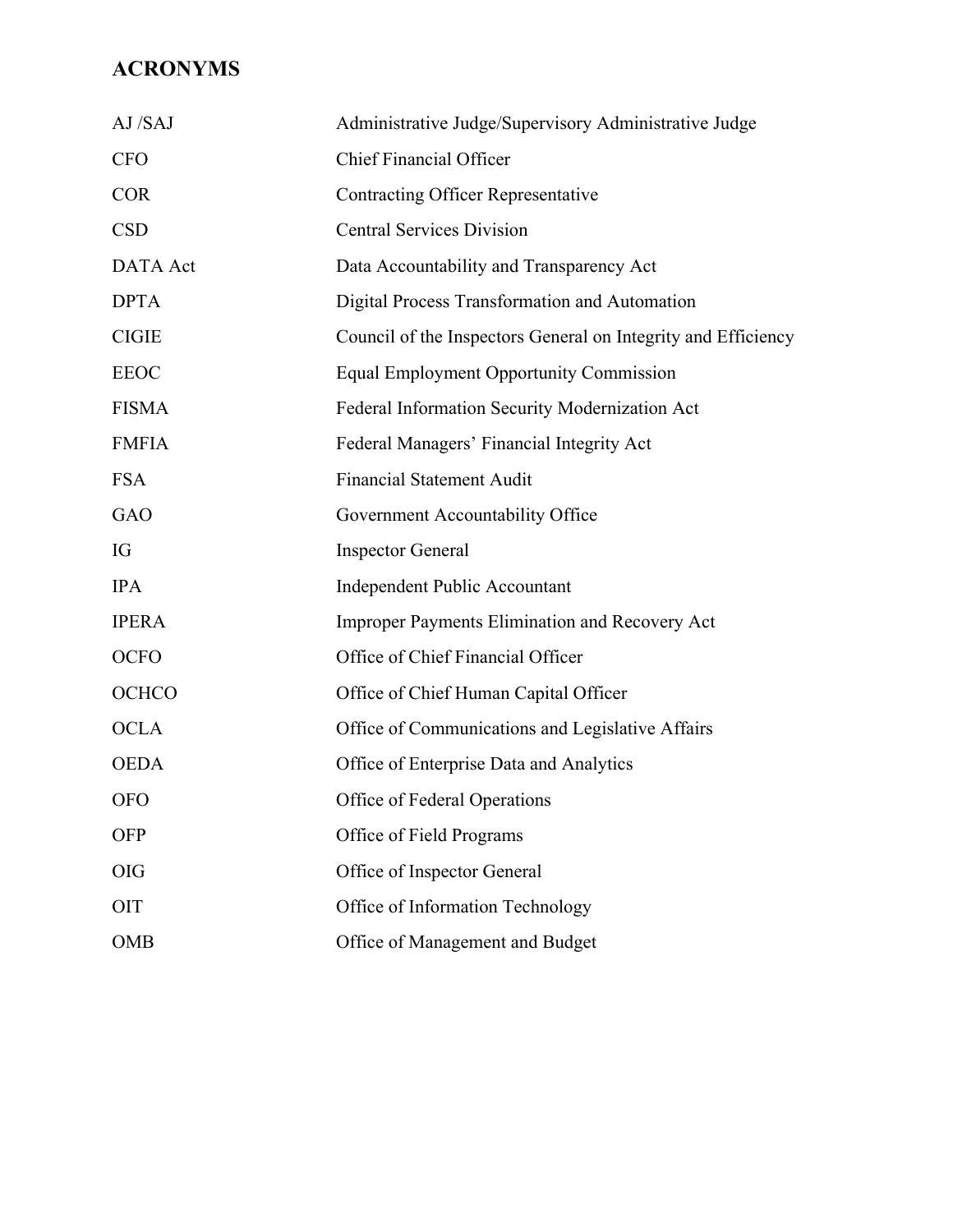# **Contents**

|   |                                                   |                                                               | $\overline{2}$ |
|---|---------------------------------------------------|---------------------------------------------------------------|----------------|
|   |                                                   |                                                               | 3              |
|   |                                                   |                                                               | 5              |
|   |                                                   |                                                               | 7              |
|   | $\triangleright$ Completed Audit Activity         |                                                               |                |
| ➤ | <b>Completed Evaluation Activities</b>            |                                                               |                |
|   | $\triangleright$ Ongoing Audit Activities         |                                                               |                |
| ➤ | <b>Ongoing Evaluation Activities</b>              |                                                               |                |
|   |                                                   |                                                               | 11             |
|   | $\triangleright$ Reports Issued This Period       |                                                               |                |
|   |                                                   | $\triangleright$ Recommendations for Which Corrective Actions |                |
| ➤ | Have Not Been Completed                           |                                                               |                |
|   |                                                   |                                                               | 19             |
|   | $\triangleright$ Resolved Investigative Inquiries |                                                               |                |
|   | $\triangleright$ Closed Investigative Matters     |                                                               |                |
| ➤ | <b>Ongoing Investigative Activities</b>           |                                                               |                |
|   |                                                   |                                                               | 22             |
|   | $\triangleright$ Appendix I.                      | Final OIG Audit and Evaluation Reports                        |                |
|   | $\triangleright$ Appendix II.                     | <b>Investigative Statistical Report</b>                       |                |
| ➤ | Appendix III.                                     | Report on Each Investigation Conducted                        |                |
|   |                                                   | by the Office Involving a Senior Government                   |                |
|   |                                                   | <b>Employee Where Allegations of Misconduct</b>               |                |
|   |                                                   | Were Substantiated                                            |                |
| ➤ | Appendix IV.                                      | Detailed Description of Any Instance of                       |                |
|   |                                                   | <b>Whistleblower Retaliation</b>                              |                |
|   | Appendix V.                                       | Detailed Description of Any Attempt by                        |                |
|   |                                                   | the Establishment to Interfere with the                       |                |
|   |                                                   | Independence of the Office of Inspector General               |                |
| ➤ | Appendix VI.                                      | Detailed Description of the Particular Circumstances          |                |
| ➤ | Appendix VII.                                     | <b>Significant Management Decisions</b>                       |                |
| ➤ | Appendix VIII.                                    | <b>Index of Report Requirements</b>                           |                |
| ➤ | Appendix IX.                                      | Single Audit Act Reporting                                    |                |
| ➤ | Appendix X.                                       | Peer Review Reporting                                         |                |

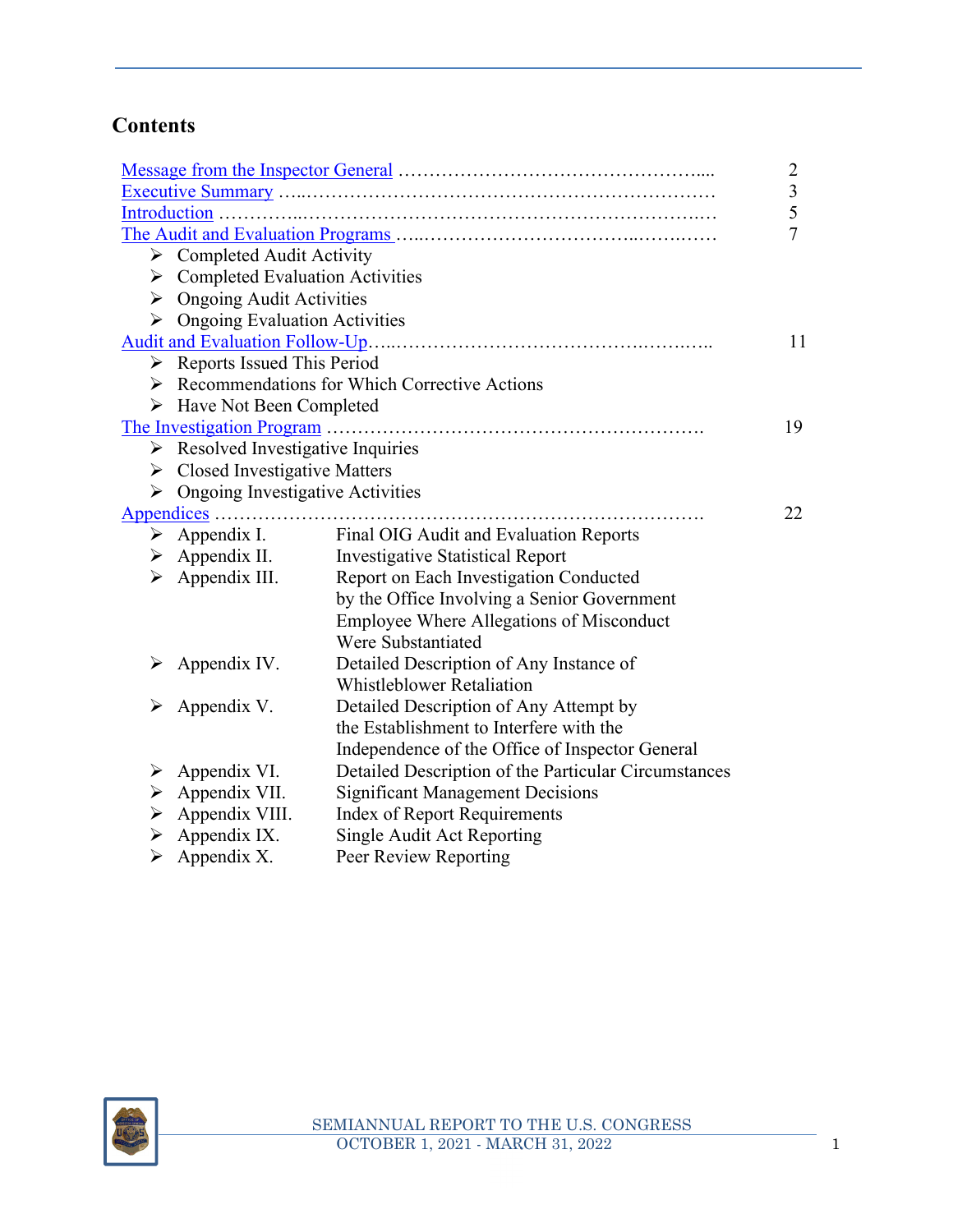#### **Message from the Inspector General**

During this reporting period the U.S. Equal Employment Opportunity Commission (EEOC), its Office of Inspector General, and the American people in general, continued to endure the impact of the COVID-19 Pandemic. As a nation it appears we may have finally begun to turn the corner on this dreaded virus. As I have noted in previous semiannual reports, I am proud of our office's ability to maintain the highest state of mission readiness while enduring the pressures associated with this pandemic. We remain committed to providing independent, fair and professional oversight of EEOC operations, programs, and personnel. In doing so, we resolve to seek and sustain the highest level of integrity in our organization to fulfill our mission and provide value in the public interest. Finally, as the Federal government and the EEOC, in particular, executes reentry plans designed to safely return our valued federal workforce to the workplace, we are committed to monitor this process and to provide feedback which may be helpful in aiding in this transition.

In August 2021, I went on extended medical leave. During my absence Joyce T. Willoughby, Esq., commendably served as the Acting Inspector General. I wish to convey my thanks to her for providing the kind of stellar leadership to our team which ensured that the team remained committed to providing the highest quality oversight as envisioned by the U.S. Congress and as embodied in the Inspector General Act of 1978, as amended.

We continue to convey our appreciation to Chair Charlotte Burrows, her leadership team, and to the committed employees of the agency for their cooperation with us as we pursue our work. We look forward to continuing our efforts to provide the type of oversight initiatives which deter waste, fraud, and abuse, while promoting efficiency and economy in the operations and programs of the EEOC.

Respectfully Submitted,

reltospar Milton A. Mayo,

Inspector General

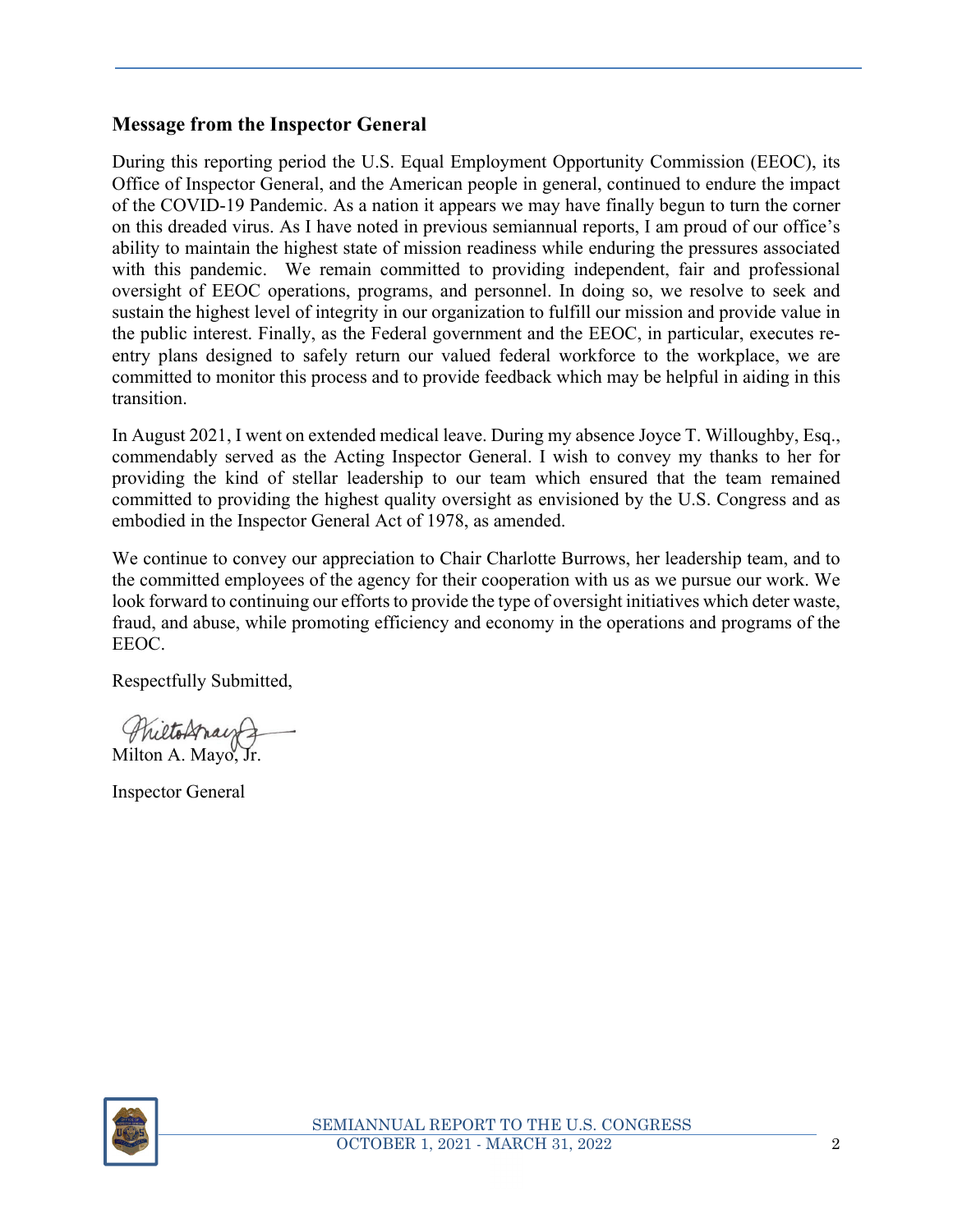# **EXECUTIVE SUMMARY**

This semiannual report summarizes the OIG's activities and accomplishments for October 1, 2021, through March 31, 2022.

The OIG issued three audit reports, one management letter, and one written advisory. The Office of Inspector General received 14 calls on the OIG Hotline, 1,040 emails, and ten written inquiries for 1064 investigative contacts between October 01, 2021, and March 31, 2022.

The OIG's completed, ongoing and planned activities include the following:

Completed Audit Activities

- A management letter identifying internal control deficiencies.
- A performance audit report on EEOC's compliance with the Federal Information Security Modernization Act of 2014.
- An audit report on EEOC's financial statements.
- An audit on the EEOC's compliance with the Digital Accountability and Transparency Act of 2014.
- A written advisory to the Chair validating the Agency's compliance with the Federal Managers' Financial Integrity Act of 1982 (FMFIA).

Ongoing Audit Activities

- The OIG has contracted with the public accounting firm Harper, Rains, Knight  $\&$ Company, P.A. (HRK) to perform the following:
	- o FY 2022 financial statement audit.
	- o FY 2022 Digital Accountability and Transparency Act of 2014 performance audit.
	- o FY 2022 audit of the Agency's compliance with the Federal Information Security Modernization Act of FY 2014.
- The OIG is reviewing the Agency's compliance with the Payment Integrity Information Act of 2019.

Ongoing Evaluation Activities

- An evaluation of EEOC's digital process transformation and automation.
- An evaluation of EEOC's management of private sector customer service.

Planned Peer Review

• The OIG will be conducting a peer review of the Commodity Futures Trading Commission (CFTC), Office of Inspector General's audit program.

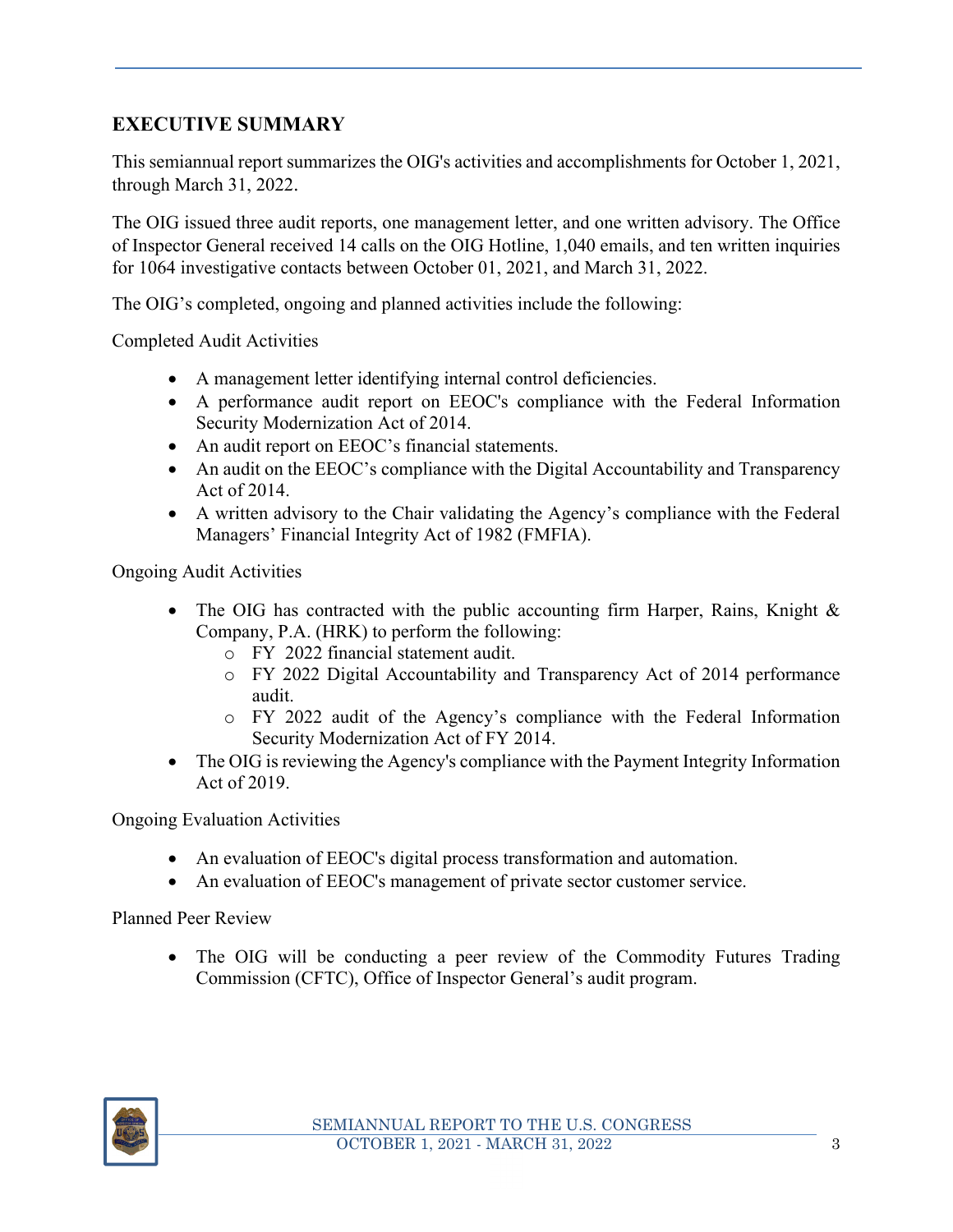Completed Investigation Activities

- The OIG closed an allegation of misuse of government time/equipment/position.
- The OIG closed an allegation of conflict of interest.

Ongoing Investigations

- An investigation of an allegation of misuse of position by an EEOC employee.
- Two investigations of alleged misconduct and misuse of position by EEOC officials.
- An investigation into the alleged unauthorized disclosures of complainants' information through an agency data application.
- An investigation into harassing emails/texts sent by a charging party to various EEOC officials.
- An investigation into a charging party's allegations that s/he experienced racial discrimination during an intake interview conversation with an EEOC employee.
- An investigation of an allegation an EEOC employee engaged in unauthorized outside employment of and misuse of official position.

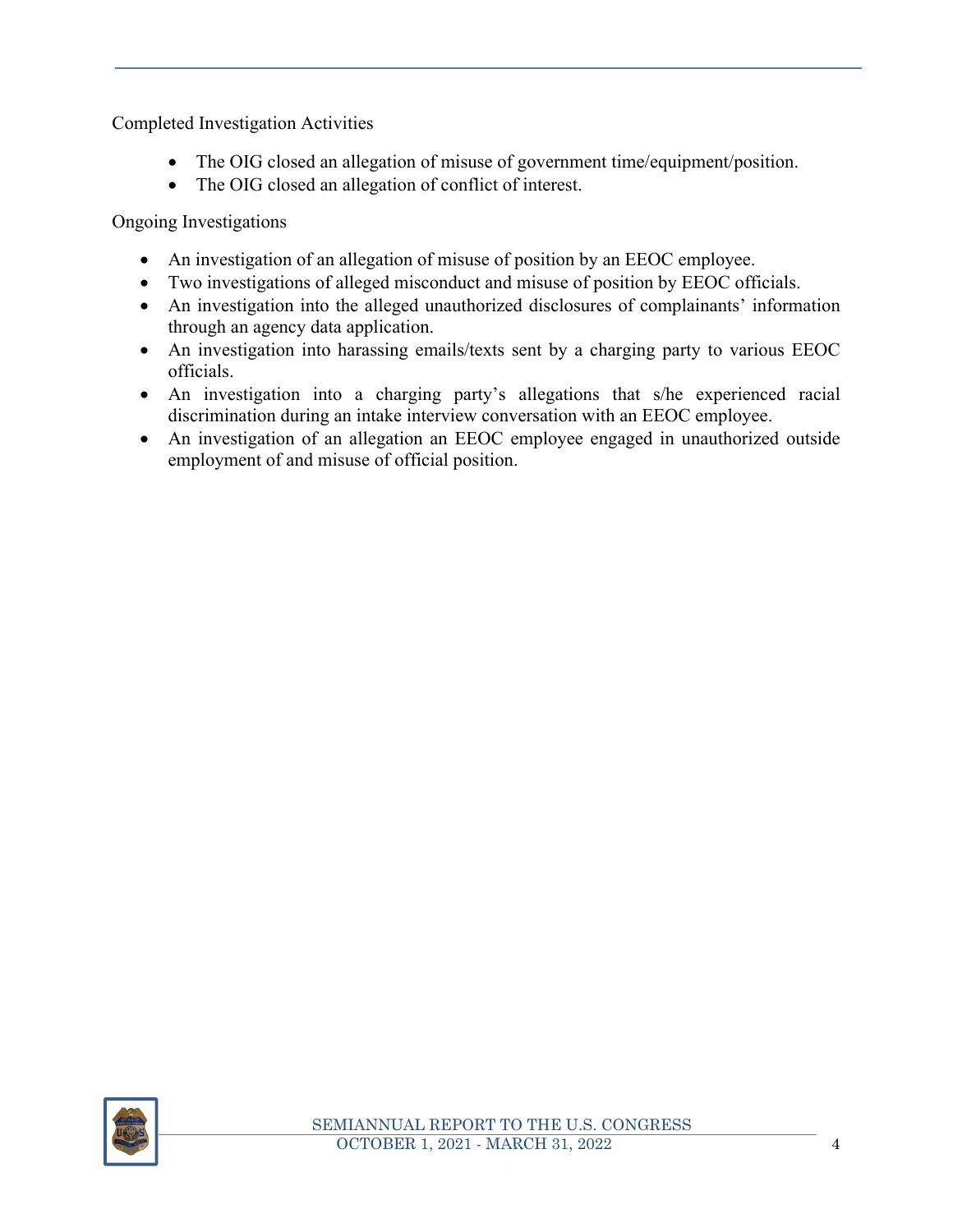#### **Introduction**

#### **The Equal Employment Opportunity Commission**

The Equal Employment Opportunity Commission (EEOC) is responsible for enforcing federal laws that make it illegal to discriminate against a job applicant or an employee because of the person's race, color, religion, sex (including pregnancy, gender identity, and sexual orientation), national origin, age (40 or older), disability or genetic information.

The EEOC is a bipartisan commission comprised of five presidentially appointed members, including the Chair, Vice-Chair, and three Commissioners. The Chair is responsible for administering and implementing policy and the Commission's financial management and organizational development. The Vice-Chair and the Commissioners participate equally in the development and approval of Commission policies, issue charges of discrimination where appropriate, and authorize the filing of lawsuits. In addition to the Commissioners, the President of the United States appoints a General Counsel to support the Commission and provide direction, coordination, and supervision to the EEOC's litigation program.

#### **The EEOC Office of Inspector General**

The U.S. Congress established an Office of Inspector General at the EEOC through the 1988 amendment of the Inspector General Act of 1978. The OIG's mission supports the Agency by carrying out its legislative mandate to independently and objectively conduct and supervise audits, evaluations, , and investigations intended to prevent and detect fraud, waste, and abuse; and to promote economy, effectiveness, and efficiency in EEOC programs and operations.

The OIG reviews pending legislation and regulations and keeps the EEOC's Chair and the U.S. Congress informed about Agency issues, recommends corrective action(s), and monitors the EEOC's progress in implementing such actions.

The OIG is under the leadership of the Inspector General, who provides overall direction, coordination, and supervision of the office. As a designated federal entity, the Chair of the EEOC appoints the Inspector General, who acts under the general supervision of the Chair. During the reporting period, the OIG staff positions include a deputy inspector general, a counsel to the inspector general, a chief technology officer, auditors(2), evaluators(2), investigators(2), investigative support staff (vacant), and an administrative assistant.

The Deputy Inspector General serves as the Inspector General's alter ego and participates fully in policy development and execution. The Deputy Inspector General is the second-line supervisor for the OIG's evaluation program and has primary supervisory responsibility for the investigation and information technology programs.

The Counsel to the Inspector General is the official legal advisor to the Inspector General, providing day-to-day oversight of the OIG's investigative work and is the primary liaison with Agency legal components and the U. S. Department of Justice. Since January 2010, the Counsel to the Inspector General has served as the Acting Deputy Inspector General.

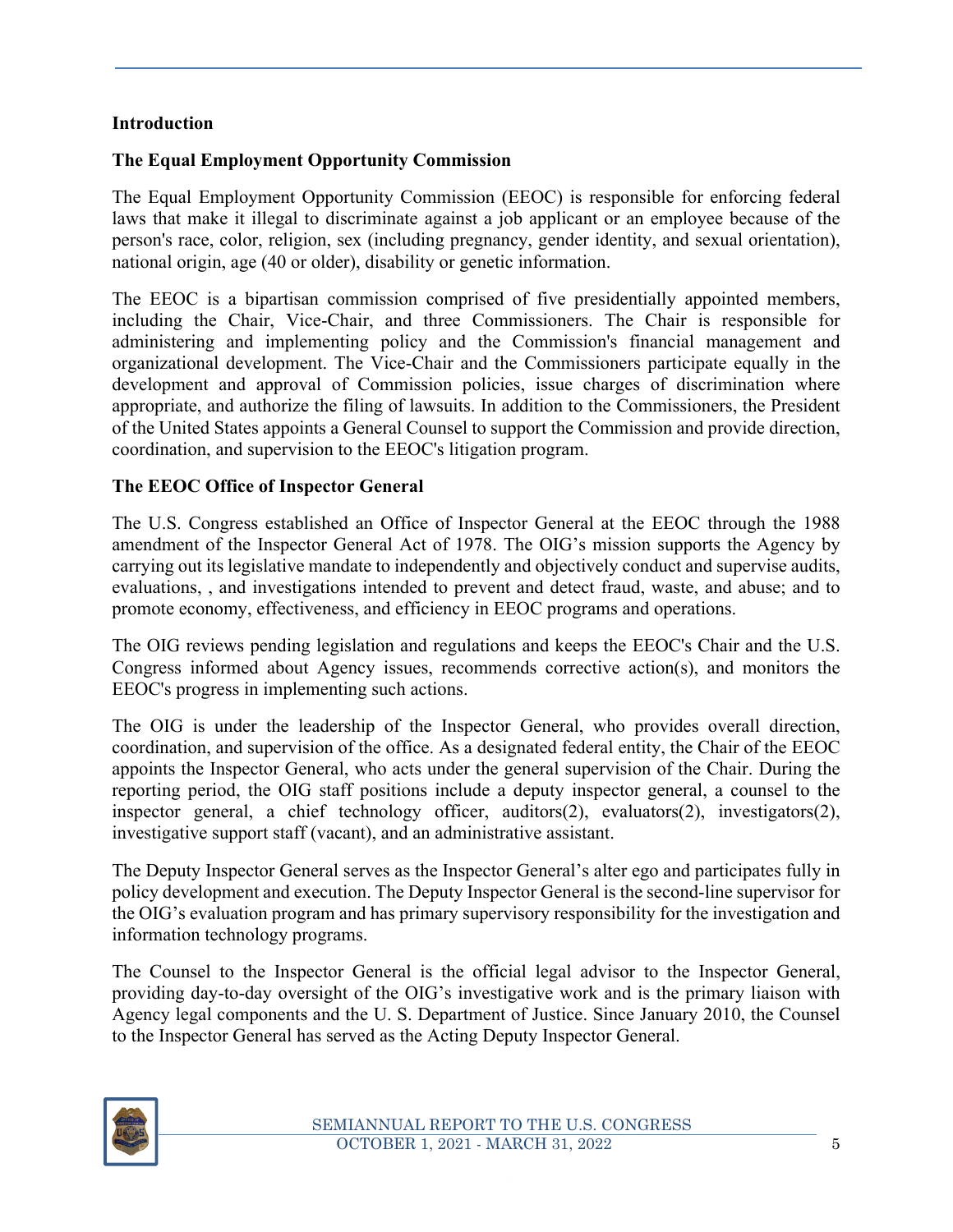The Assistant Inspector General for Audit has oversight of the audit program, and the Supervisory Evaluator has oversight of the evaluation program.

During the reporting period, the OIG hired a new staff auditor and received authorization to recruit for a new General Schedule 2210, grade 9/11 information technology specialist position. The new information technology specialist position replaces the OIG's vacant confidential support assistant position.

Also, during the reporting period, the OIG began to finalize its three-year operations plan. The operations plan describes the projects the OIG plans to conduct in FYs 2022-2024. In developing its multi-year operations plan, the OIG relies on, among other criteria, legislatively mandated reviews, OIG's determination of EEOC's management challenges, Agency management input, our assessment of the Agency's enterprise risk, emerging trends, best practices, and Congressional inquiries and requests for OIG's reviews, to determine and prioritize the OIG's audit, evaluation, and special projects to be included in its operations plan.

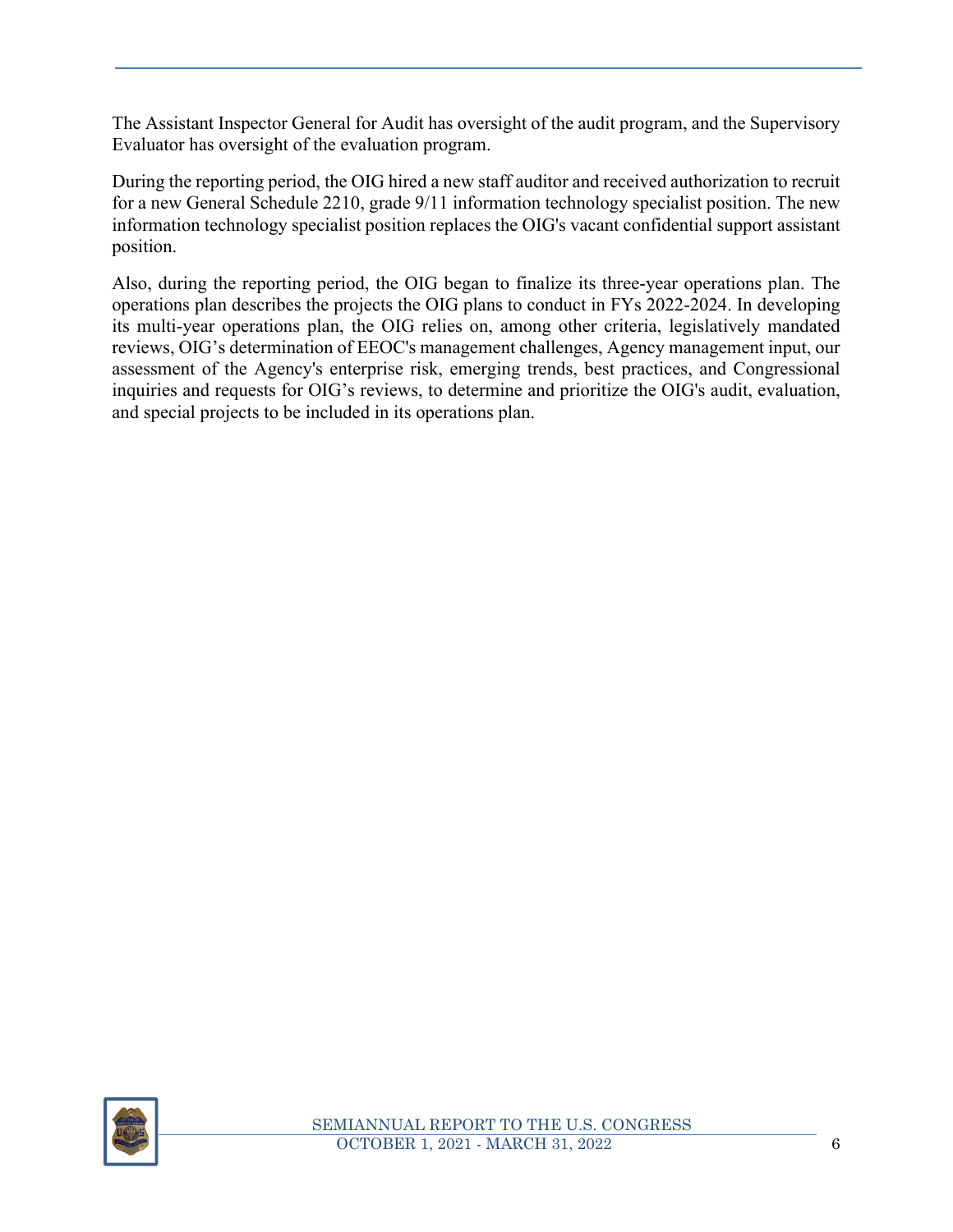# **The Audit Program**

*This program supports the OIG's mission of improving the economy, efficiency, and effectiveness of EEOC programs, operations, and activities*.

# **COMPLETED AUDIT ACTIVITY**

#### **Management Letter Report for FY 2021Financial Statement Audit (OIG Report 2021-005- AOIG)**

On January 19, 2022, the OIG issued a management letter prepared by the public accounting firm Harper, Rains, Knight & Company, P.A. (HRK), that identified internal control deficiencies over the Agency's undelivered orders.

Harper, Rains, Knight & Company determined that EEOC's balance in undelivered orders as of September 30, 2021, as calculated by EEOC personnel, included amounts that should have been de-obligated and not included in the year-end amount. This misstatement was caused by EEOC not consistently applying review procedures to the undelivered orders balance. EEOC should ensure the existing undelivered orders policy is followed and documentation of the process is reviewed by the Chief Financial Officer or their designee on a quarterly basis.

#### **Audit Report on the U.S. Equal Employment Opportunity Commission Federal Information Security Modernization Act for the FY 2021 (OIG Report 2021-004-AOIG)**

On March 15, 2022, the OIG issued an audit report on the EEOC's compliance with the Federal Information Security Modernization Act of 2014 for FY 2021. The OIG contracted with the public accounting firm Harper, Rains, Knight & Company, P.A. to perform the audit of EEOC's information security program and practices.

Harper, Rains, Knight & Company, P.A. found that EEOC established and maintained an effective information security program and practices consistent with applicable guidance. Harper, Rains, Knight & Company, P.A. also identified areas of potential improvement in the form of findings and recommendations.

#### **Audit Report of the U.S. Equal Employment Opportunity Commission's FY 2021 Financial Statements (OIG Report 2021-003-AOIG)**

On November 12, 2021, the OIG issued an audit of the EEOC's financial statements for FY 2021. The OIG contracted with the public accounting firm Harper, Rains, Knight & Company, P.A. to perform the audit of the Agency's financial statements.

Harper, Rains, Knight & Company, P.A. reported that the EEOC's financial statements present fairly, in all material respects, EEOC's financial position as of September 30, 2021, and 2020, and its net cost of operations, changes in net position, and budgetary resources for the fiscal years then ended, in accordance with accounting principles generally accepted in the United States of America.

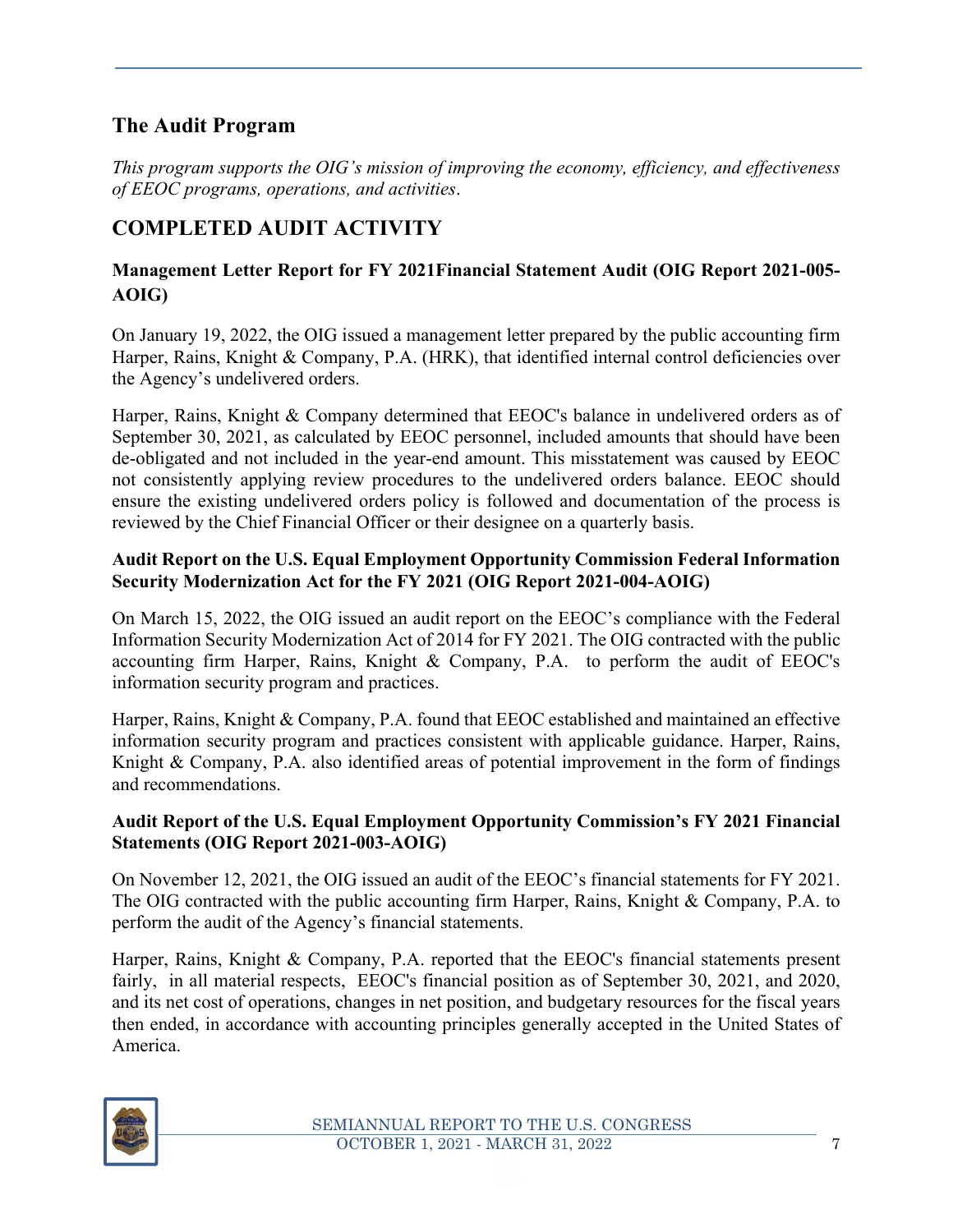#### **Audit of the U.S. Equal Employment Opportunity Commission's Compliance with the Digital Accountability and Transparency Act of 2014 (DATA Act) Submission Requirements for the Third Quarter of FY 2020 (2021-002-AOIG)**

On November 8, 2021, the OIG issued a performance audit report on of the U.S. Equal Employment Opportunity Commission's compliance with the Digital Accountability and Transparency Act of 2014. The OIG contracted with the public accounting firm Harper, Rains, Knight & Company, P.A. to perform the performance audit.

Harper, Rains, Knight & Company, P.A. found that EEOC's FY 2020 third quarter submission was substantially complete, accurate, and timely; and that the data is considered of excellent quality.

#### **U.S. Equal Employment Opportunity Commission FY 2021 Compliance with the Federal Managers' Financial Integrity Act (2022-002-SOIG)**

EEOC Order 195.001, Management Accountability and Controls, requires the OIG to submit a written advisory to the head of the Agency describing whether the EEOC's management controls review was conducted following applicable laws and guidance. On November 9, 2021, the OIG issued a written advisory to the Chair on whether EEOC's management controls review was conducted in accordance with applicable laws and guidance. The OIG concluded that the Agency's management controls review process was conducted in accordance with applicable guidance.

# **ONGOING AUDIT ACTIVITIES**

#### **Audit of the U.S. Equal Employment Opportunity Commission's FY 2022 Financial Statements**

The OIG has contracted with the public accounting firm Harper, Rains, Knight & Company, P.A. (HRK) to complete the performance audit and render an opinion of the EEOC's FY 2022 financial statements. During the first quarter of FY 2023, the OIG plans to issue a performance audit regarding the FY 2022 financial statements audit of the EEOC as required by the Accountability of Tax Dollars Act of 2002.

#### **Performance Audit Report on the U.S. Equal Employment Opportunity Commission Federal Information Security Modernization Act for FY 2022**

During the fourth quarter of FY 2022, the OIG plans to issue its cyberscope security metrics review as required by the Office of Management and Budget. Also, during the first quarter of FY 2023, the OIG will issue its final performance audit report regarding the Agency's compliance with the Federal Information Security Modernization Act for FY 2022.

The OIG has contracted with the public accounting firm Harper, Rains, Knight & Company, P.A. (HRK) to complete the performance audit and Inspector General's cyberscope security metrics review.

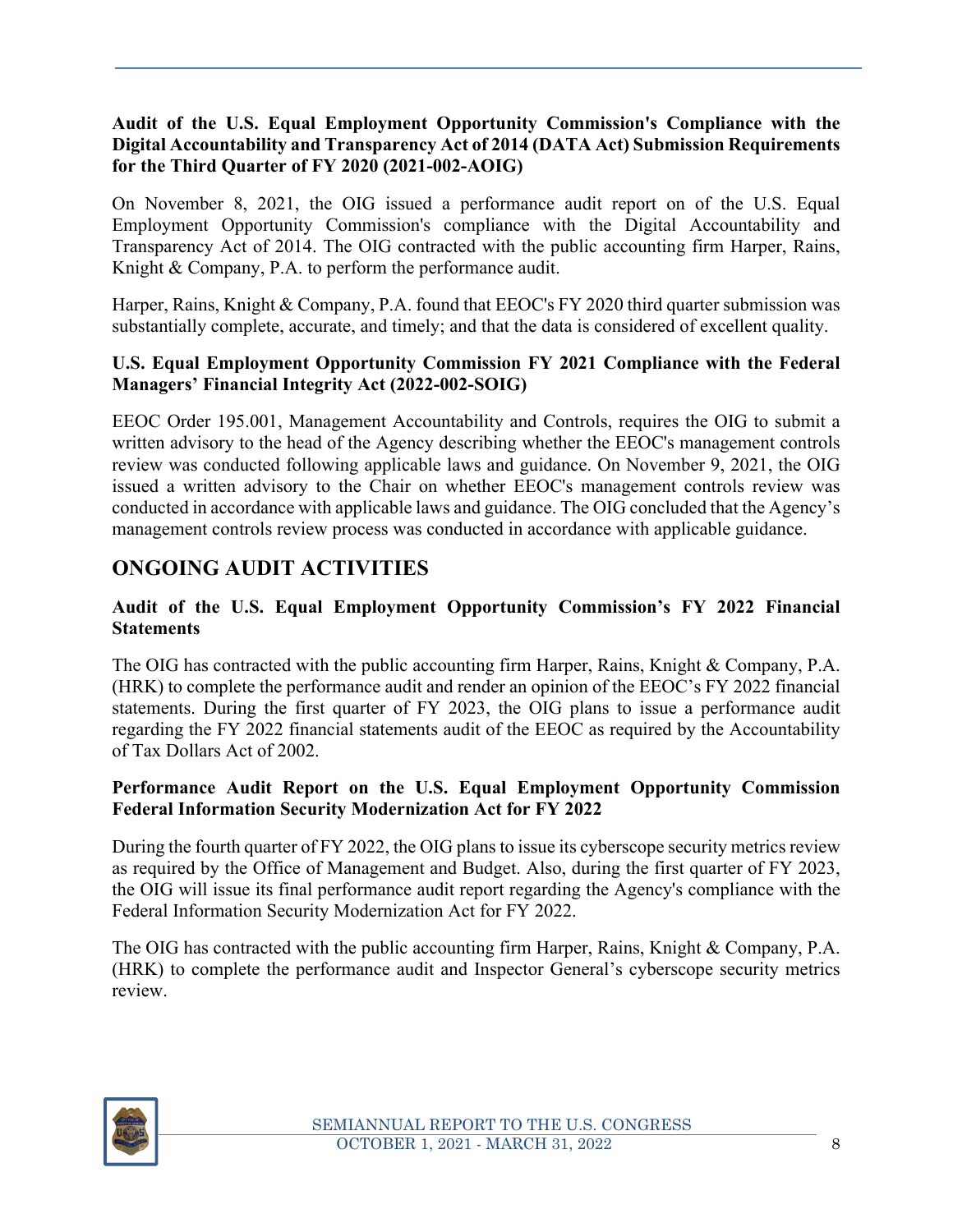#### **Review of the U.S. Equal Employment Opportunity Commission's Compliance with Payment Integrity Information Act of 2019**

During the third quarter of FY 2022, the OIG plans to issue a memorandum on the Agency's compliance with the Payment Integrity Information Act of 2019 for FY 2021.

#### **PLANNED AUDIT ACTIVITIES**

Work conducted by the Offices of Inspectors General and other Federal audit organizations provides essential accountability and transparency over government programs. To help auditors fulfill their oversight roles and comply with statutory requirements, professional standards, and established policies and procedures, a peer review of an OIG audit organization is required by generally accepted government auditing standards and the Council of the Inspectors General on Integrity and Efficiency. These peer reviews are conducted triennially.

The OIG will be conducting an external audit peer review of the Commodity Futures Trading Commission (CFTC), Office of Inspector General, during the third quarter of FY 2022.

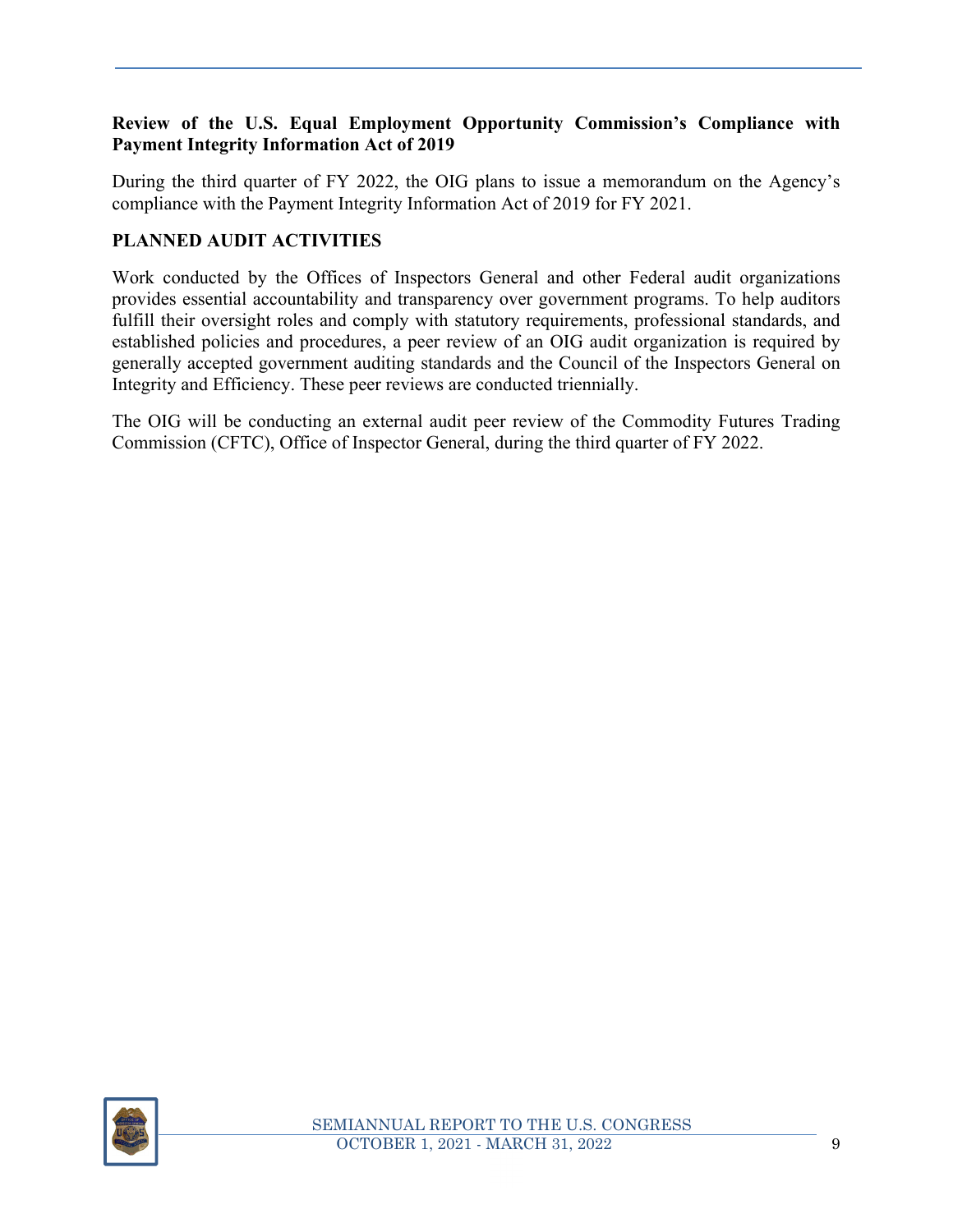# **The Evaluation Program**

*The Evaluation Program supports the missions of EEOC and OIG by executing ambitious, high*value evaluations and special assessments. OIG evaluations analyze the management, *effectiveness, and efficiency of programs with the greatest effect on mission accomplishment.* 

# **ONGOING EVALUATION ACTIVITIES**

#### **EEOC Digital Process Transformation and Automation (DPTA)**

The OIG contracted with the company KAI Partners, Inc. to evaluate EEOC's digital process transformation and automation capabilities. The evaluation aims to provide EEOC leadership and stakeholders with data, analysis, and recommendations to improve the effectiveness and efficiency of key EEOC digital process transformation and automation activities.

The OIG plans to issue its final report during the first quarter of FY 2023.

#### **Evaluation of EEOC's Management of Private Sector Customer Service**

The OIG is currently evaluating EEOC's management of private sector customer service. This evaluation aims to assess the Agency's strategy and efforts to achieve customer service efficiency and measure customer satisfaction. The evaluation will examine selected EEOC customer service management activities as they apply to private sector potential charging parties, charging parties, and respondents who interact with staff at EEOC headquarters and use the public portal.

The OIG plans to issue its final report during the third quarter of FY 2022.

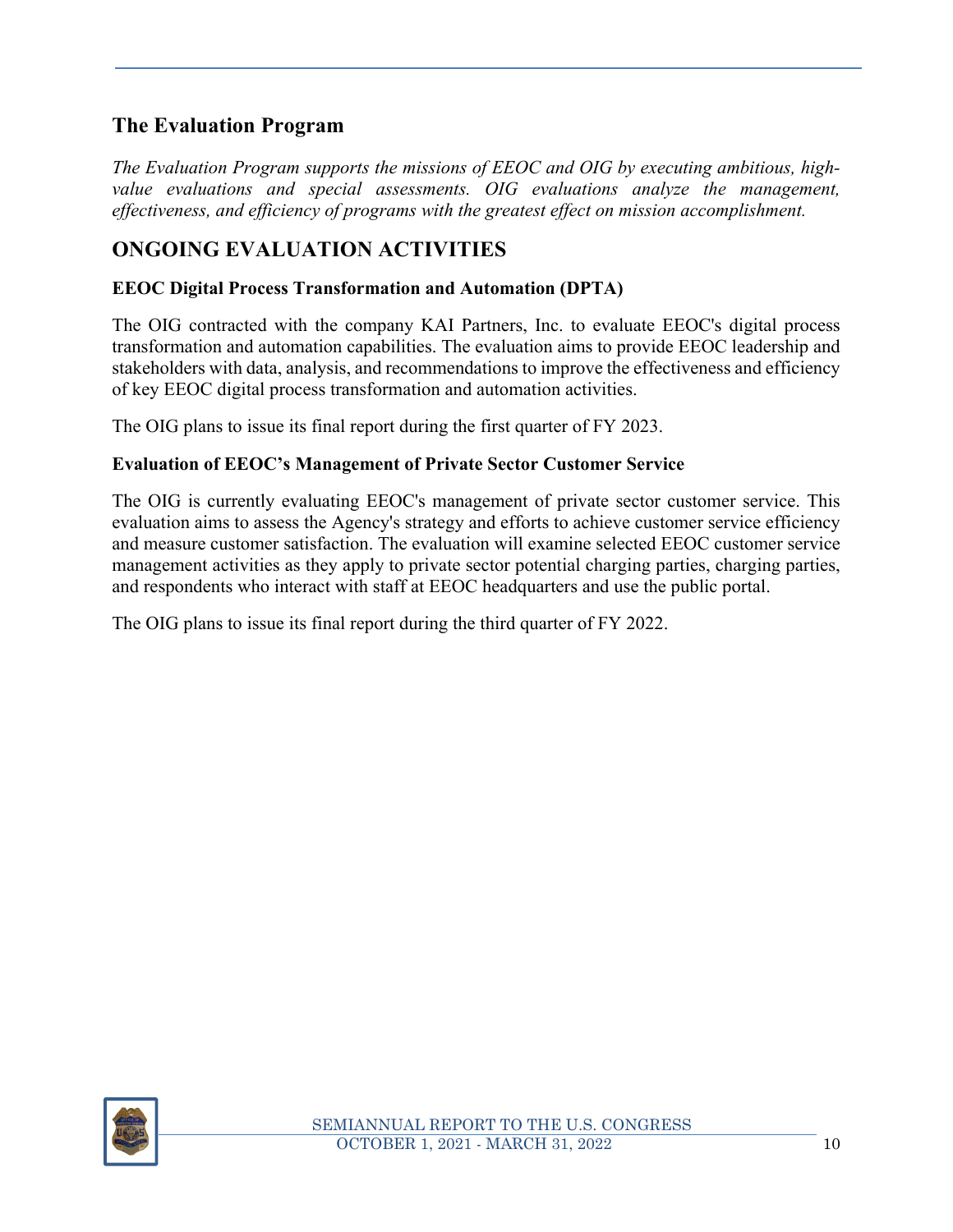# **AUDIT AND EVALUATION FOLLOW-UP**

*Audit and Evaluation Follow-up is an integral part of effective management and is a shared responsibility of agency management officials, auditors, and evaluators. Corrective action taken by management to resolve findings and recommendations is essential to improving agency operations' effectiveness and efficiency.* 

# **Audit and Evaluation Reports Issued During This Reporting Period**

Section  $5(a)(1)$  of the Inspector General Act of 1978, as amended, requires that semiannual reports include a summary description of significant problems, abuses, and deficiencies relating to the agency's administration of programs and operations disclosed by the OIG during the reporting period. The OIG issued three audit reports and one management letter.

| <b>Fiscal</b><br>Year | <b>Report Number</b> | <b>Report Title</b>                                                                                                                                                                                                | <b>Date Issued</b> | <b>Recommendations</b> |
|-----------------------|----------------------|--------------------------------------------------------------------------------------------------------------------------------------------------------------------------------------------------------------------|--------------------|------------------------|
| 2022                  | 2021-002-AOIG        | Compliance with the Federal<br>Performance Audit of the<br>U.S. Equal Employment<br><b>Opportunity Commission's</b><br>Compliance with the Digital<br>Accountability and<br>Transparency Act of 2014<br>(DATA Act) | 11/8/2021          | Yes                    |
| 2022                  | 2021-003-AOIG        | Audit of the Equal<br><b>Employment Opportunity</b><br>Commission's FY 2021<br><b>Financial Statements</b>                                                                                                         | 11/12/2021         | No                     |
| 2022                  | 2021-005-AOIG        | Management Letter Report<br>for FY 2021 Financial<br><b>Statement Audit</b>                                                                                                                                        | 1/19/2022          | Yes                    |
| 2022                  | 2021-004-AOIG        | <b>Federal Information Security</b><br>Modernization Act of 2014<br>(FISMA) FY 2021<br>Performance Audit                                                                                                           | 3/15/2022          | Yes                    |

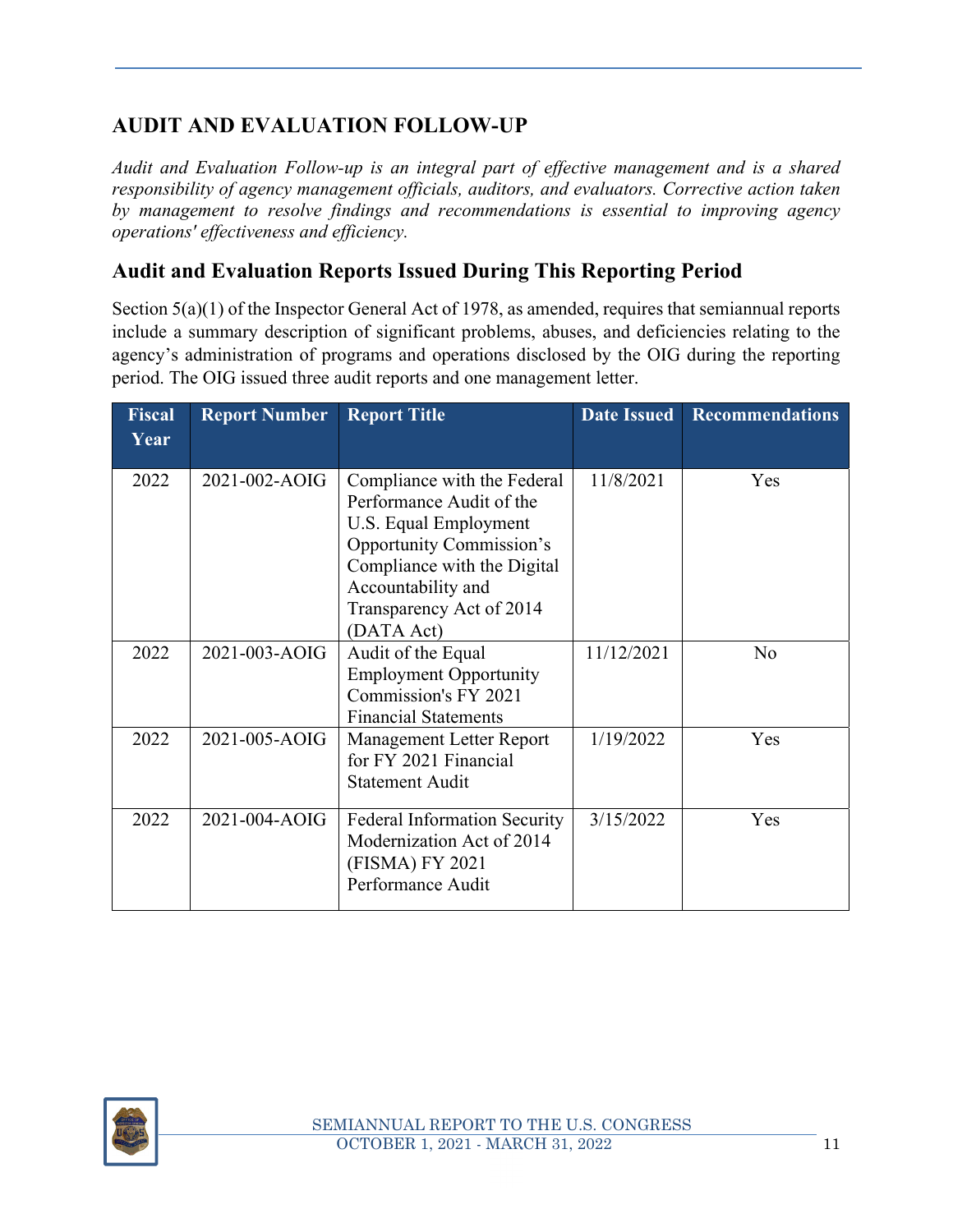# **Recommendations for Which Corrective Actions Have Not Been Completed**

As required by Section 5(a)(3) of the Inspector General Act of 1978, as amended, semiannual reports shall provide an identification of each significant recommendation described in previous semiannual reports for which corrective action has not been completed. The OIG reports **ten** audit and evaluation reports with **thirty** open recommendations for this reporting period. The following table shows those recommendations for which corrective actions have not been completed.

| Fiscal<br>Year | <b>Report Number</b>                                                                                                                                                                                                     | <b>Report Name</b>                                                                       | <b>Date Issued</b> |  |
|----------------|--------------------------------------------------------------------------------------------------------------------------------------------------------------------------------------------------------------------------|------------------------------------------------------------------------------------------|--------------------|--|
| 2021           | $2020 - 001 - EOIG$                                                                                                                                                                                                      | Evaluation of EEOC's Social Media<br>Program                                             | 7/26/2021          |  |
|                | 1. Hire people with specialized expertise to manage the social media program and its<br>assets, specifically a dedicated social media manager and part-time (or contract) graphic<br>designer and multimedia specialist. |                                                                                          |                    |  |
|                | 2. Simplify the EEOC social media architecture by consolidating many of the existing<br>social media channels and limiting creation of new channels.                                                                     |                                                                                          |                    |  |
|                | 3. Implement a consistent content approval process run by OCLA.                                                                                                                                                          |                                                                                          |                    |  |
| 4.             | Implement an ongoing training series for all staff involved in the EEOC social media<br>program.                                                                                                                         |                                                                                          |                    |  |
|                | 5. Use paid media to support improved reach and engagement.                                                                                                                                                              |                                                                                          |                    |  |
|                | social media channels.                                                                                                                                                                                                   | 6. Complete revisions to the social media handbook and provide to all staff managing     |                    |  |
|                | data collection                                                                                                                                                                                                          | 7. Begin quarterly reporting on social media outcomes, using an online dashboard to ease |                    |  |

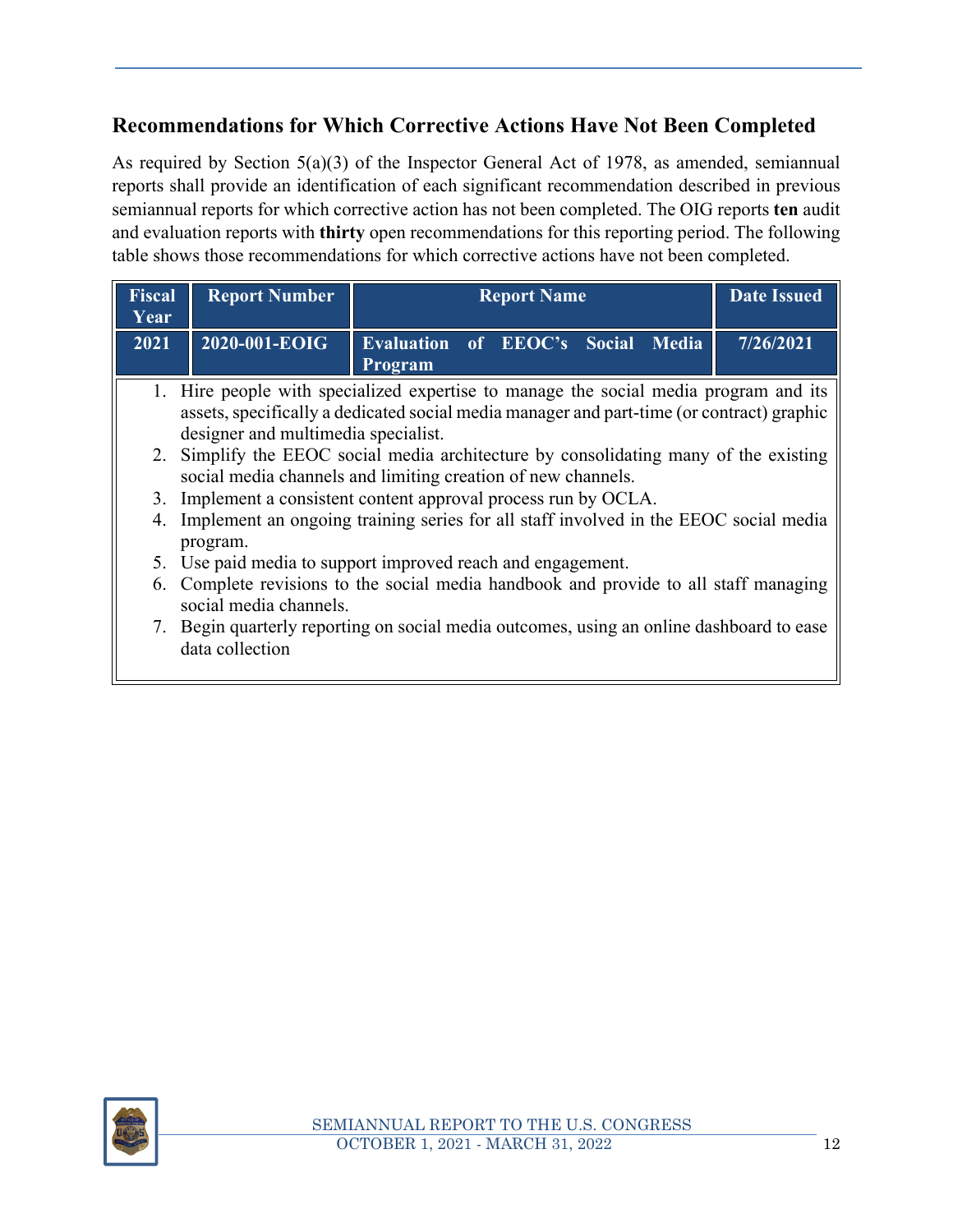| Year              | <b>Fiscal Report Number</b> | <b>Report Name</b>                                                     | <b>Date Issued</b> |
|-------------------|-----------------------------|------------------------------------------------------------------------|--------------------|
| $\overline{2021}$ | $12020 - 004 - A OIG$       | <b>Performance Audit of the EEOC</b><br>Commercial Charge Card Program | 3/24/2021          |

- 1. For purchase cards, EEOC management should create a control where management reviews, on a sample basis, the purchase card account closure documentation to ensure it adheres to the EEOC Purchase Card Audit Finding Update Memo, sent August 21, 2019, that states, "Effective immediately, the AOs and DRMs must maintain documentation on all account closures electronically or in hard copy. The documentation must include the following: name of the AO or DRM who has received the employee's charge card; date the card has been turned in; date the card has been physically destroyed; and date that account closure has been confirmed by Citibank. "For travel cards, the Charge Card Program Manager (CCPM) should maintain documentation of all account closures electronically or in hard copy. Documentation should include evidence of the name of the immediate supervisor and/or servicing personnel officer who received the employee's charge card, the date the card was turned in, the date the card was cut in half, and the date that account closure was confirmed by the Charge Card Vendor. The policy or procedure should include monitoring by the CCPM and appropriate disciplinary actions for noncompliance.
	- 2. We recommend EEOC ensure that emailed policy memos are promptly updated in the appropriate EEOC Directives Transmittal Order.
	- 3. For purchase cards, EEOC management should create a control where management reviews, on a sample basis, purchase cards transactions to ensure all obligating documents and purchase orders are in conformity with EEOC Directives Transmittal Order 360.003, Commercial Purchase Charge Card Program Practical User's Guide. For travel cards, EEOC management should create a control where management reviews, on a sample basis, travel card transactions to ensure all travel authorization or vouchers and receipts are in conformity with EEOC Directives Transmittal Order 345.001, Travel and Transportation Administrative Policies and Procedures Manual.
	- 4. We recommend EEOC management update its policies and procedures to include all required safeguards and internal controls to be compliant with the Government Charge Card Abuse Prevention Act of 2012. In addition, EEOC should create a monitoring control to review the policy when changes or updates are made to federal law or Office of Management and Budget or General Services Administration guidance. **(Repeat Finding)**

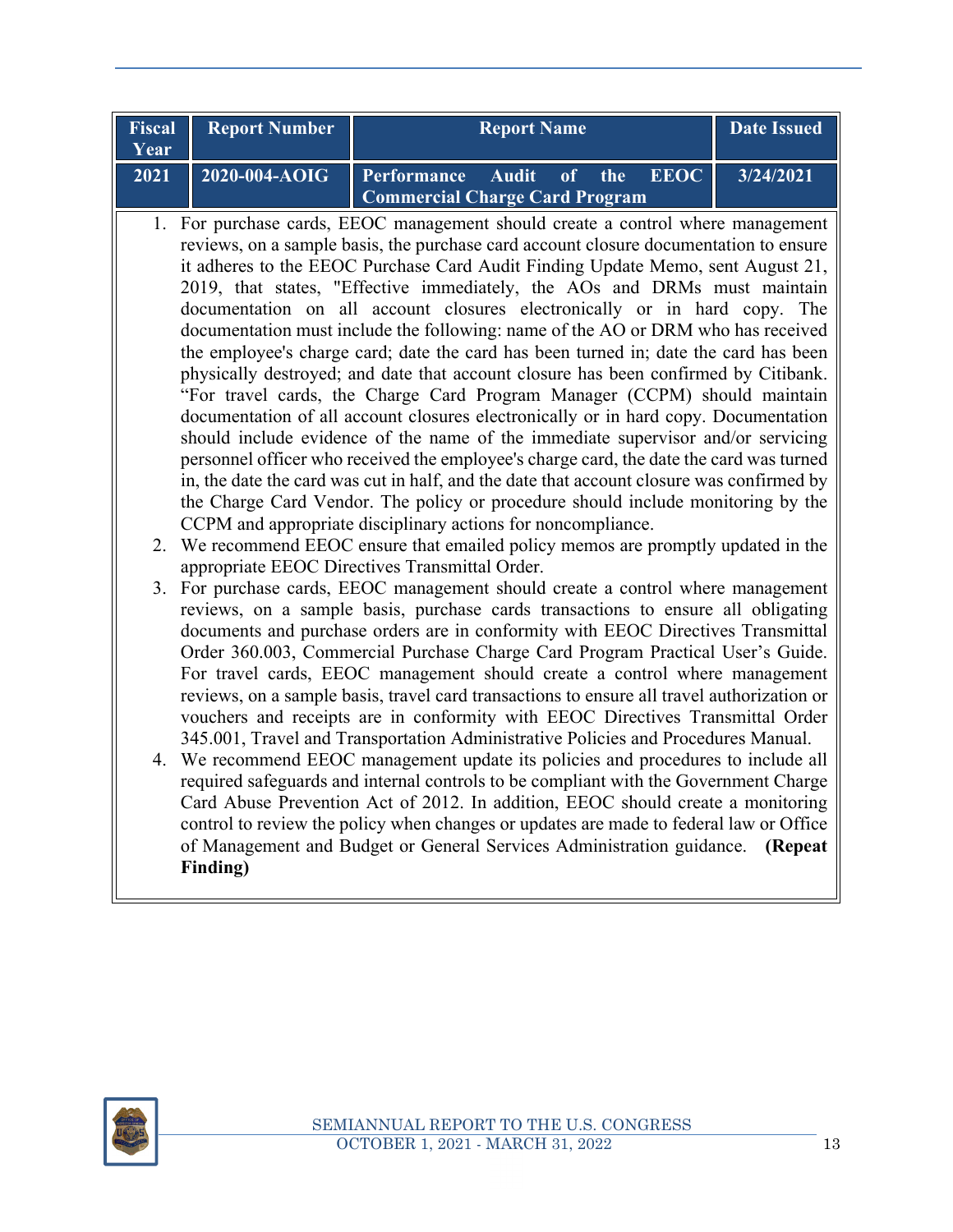| <b>Fiscal</b><br>Year | <b>Report Number</b>                                                                                                                                                                                                                                                                                                                                                                                                 | <b>Report Name</b>                                                                                                                                     | <b>Date Issued</b> |  |  |
|-----------------------|----------------------------------------------------------------------------------------------------------------------------------------------------------------------------------------------------------------------------------------------------------------------------------------------------------------------------------------------------------------------------------------------------------------------|--------------------------------------------------------------------------------------------------------------------------------------------------------|--------------------|--|--|
| 2021                  | 2020-003-AOIG                                                                                                                                                                                                                                                                                                                                                                                                        | U.S. Equal Employment Opportunity<br><b>Commission Federal Information Security</b><br>Modernization Act of 2014 (FISMA) FY<br>2019 Performance Audit. | 3/24/2021          |  |  |
|                       | 1. We recommend EEOC's Office of Information Technology (OIT) review and remediate<br>critical-risk and high-risk vulnerabilities in accordance with EEOC OIT's assessment<br>of risk. Where risk acceptance is required for vulnerabilities based on EEOC's network<br>operation, we recommend that EEOC formally document the risk acceptance along with<br>any associated mitigation activities. (Repeat Finding) |                                                                                                                                                        |                    |  |  |

| Fiscal<br>Year | <b>Report Number</b><br><b>Report Name</b>   |                                                                                                                                                                                                                                                                                                                                                                                                                                                                                                                                                                                                                                                                                                                                                                             |            |  |  |  |  |  |
|----------------|----------------------------------------------|-----------------------------------------------------------------------------------------------------------------------------------------------------------------------------------------------------------------------------------------------------------------------------------------------------------------------------------------------------------------------------------------------------------------------------------------------------------------------------------------------------------------------------------------------------------------------------------------------------------------------------------------------------------------------------------------------------------------------------------------------------------------------------|------------|--|--|--|--|--|
| 2020           | $2020 - 002 - AOIG$                          | FY 2020 Financial Statement Audit                                                                                                                                                                                                                                                                                                                                                                                                                                                                                                                                                                                                                                                                                                                                           | 11/12/2020 |  |  |  |  |  |
|                | as it relates to the aforementioned control. | 1. We recommend EEOC management create a control where management reviews, on a<br>sample basis, at least quarterly, the approved PP&E disposals/retirements for<br>conformity to EEOC SOP for OIT Excess Property that states, "When equipment is<br>disposed of, an SF 120, SF 122, or SF 120 copy using GSAXcess, is approved by the<br>EEOC Approving Official, CSD Backup or Property manager, evidenced by their<br>signature and date." EEOC management should follow-up with Approving Official(s),<br>CSD Backup or Property management who have been found to not adhere to<br>requirements of the SOPs for OIT Excess Property and require them to obtain additional<br>training, to include certifying they have read the Approving Officials responsibilities, |            |  |  |  |  |  |
|                |                                              | 2. We recommend EEOC ensures the existing policy in place is followed and                                                                                                                                                                                                                                                                                                                                                                                                                                                                                                                                                                                                                                                                                                   |            |  |  |  |  |  |

documentation of the process is reviewed by the CFO or their designee on a quarterly



basis. **(Repeat Finding)**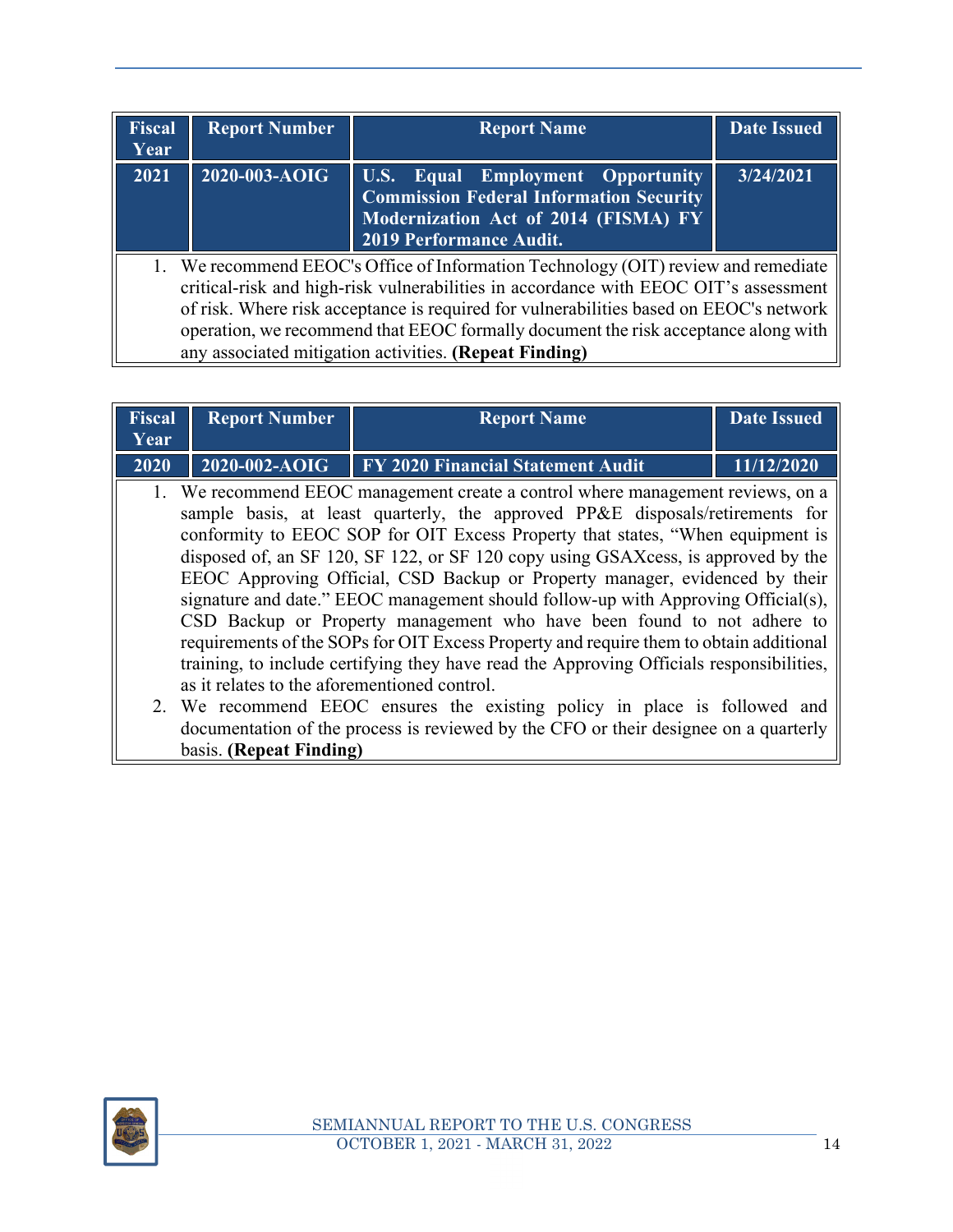| <b>Fiscal</b><br>Year | <b>Report Number</b> | <b>Report Name</b>                                                                                                                                             | <b>Date Issued</b> |
|-----------------------|----------------------|----------------------------------------------------------------------------------------------------------------------------------------------------------------|--------------------|
| 2020                  | 2019-002-AOIG        | <b>FY 2019 Financial Statements Audit</b>                                                                                                                      | 11/19/2019         |
|                       |                      | EEOC should ensure the existing policy in place is followed and documentation of the<br>process is reviewed by the CFO or their designee on a quarterly basis. |                    |

| Year | <b>Fiscal Report Number</b>                                                          | <b>Report Name</b>                       |  |  | <b>Date Issued</b> |  |
|------|--------------------------------------------------------------------------------------|------------------------------------------|--|--|--------------------|--|
| 2020 | $\sqrt{2019-001-AOIG}$                                                               | Evaluation of EEOC's Contract 11/19/2019 |  |  |                    |  |
|      | OCEO should review and undate the Contract File Content Checklist to reflect current |                                          |  |  |                    |  |

- O should review and update the Contract File Content Checklist to documents maintained in the file.
- 2. ASD should review and update the COR Appointment Letter as needed and specifically address the maintenance of electronic contract files.
- 3. OCFO should revise EEOC Order 360.001 as needed to assist CORs in performing their duties. Include implementation guidance for contract administration activities, such as submitting contract modifications.

| <b>Fiscal</b><br>Year | <b>Report Number</b> | <b>Report Name</b>                                                                                                                                                      | <b>Date Issued</b> |
|-----------------------|----------------------|-------------------------------------------------------------------------------------------------------------------------------------------------------------------------|--------------------|
| 2019                  | 2018-007-AOIG        | <b>FY 2017 and FY 2018 Performance Audit</b><br>of the U.S. Equal Employment<br>Opportunity Commission Commercial<br><b>Charge Card Program</b>                         | 5/31/2019          |
|                       |                      | 1. The Office of the Chief Financial Officer should enhance the documentation,<br>monitoring, and enforcement of its controls over the closure of charge card accounts. |                    |

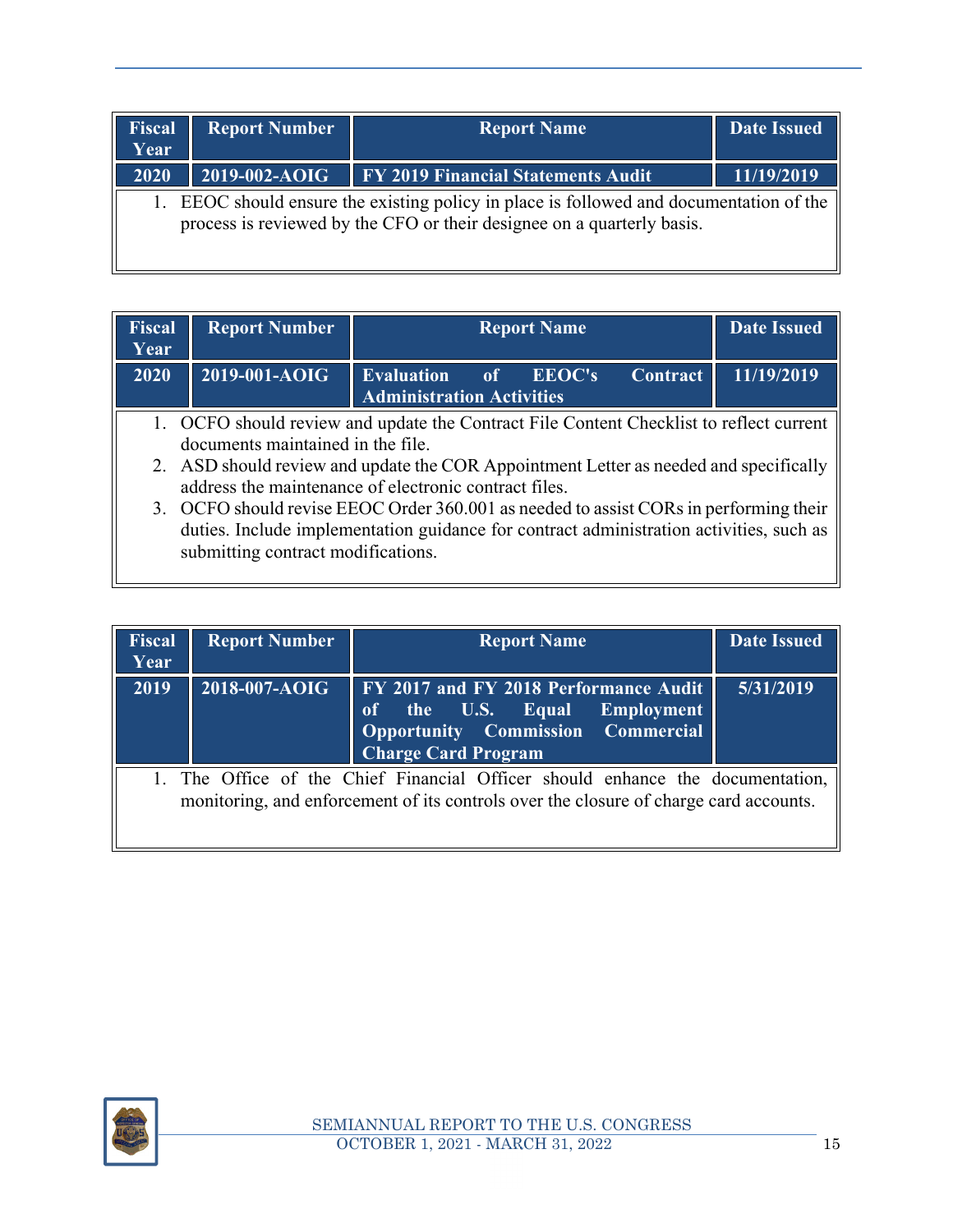| <b>Fiscal</b><br>Year | <b>Report Number</b>                                                                                                                                                                                                                                       | <b>Report Name</b>                                                                                                                                                                                                                                                                                                                                                                                                                                                                                                                                                                                                                                                                  | <b>Date Issued</b> |  |  |  |
|-----------------------|------------------------------------------------------------------------------------------------------------------------------------------------------------------------------------------------------------------------------------------------------------|-------------------------------------------------------------------------------------------------------------------------------------------------------------------------------------------------------------------------------------------------------------------------------------------------------------------------------------------------------------------------------------------------------------------------------------------------------------------------------------------------------------------------------------------------------------------------------------------------------------------------------------------------------------------------------------|--------------------|--|--|--|
| 2020                  | 2018-001-EOIG                                                                                                                                                                                                                                              | <b>Evaluation of EEOC's Federal Hearings</b><br>and Appeals Processes                                                                                                                                                                                                                                                                                                                                                                                                                                                                                                                                                                                                               | 3/27/2020          |  |  |  |
|                       | 1. Standardize on-boarding activities and training programs required for new AJs and<br>other staff working at the District and Field offices, so that the Federal hearings<br>experience is consistent for both complainants and agencies across offices. |                                                                                                                                                                                                                                                                                                                                                                                                                                                                                                                                                                                                                                                                                     |                    |  |  |  |
| 2.                    | practices noted by GAO.                                                                                                                                                                                                                                    | Ensure future process changes are implemented according to change management best                                                                                                                                                                                                                                                                                                                                                                                                                                                                                                                                                                                                   |                    |  |  |  |
|                       | Portal).                                                                                                                                                                                                                                                   | 3. The Office of Information Technology (OIT), in partnership with OFP and OFO, should<br>re-evaluate IMS requirements, and requirements for the framework of its successor<br>system, to determine what additional reporting functionalities are needed in order to<br>analyze data about staff and office productivity. A Voice of the Customer exercise or a<br>user requirement meeting could serve as starting point to gather current requirements<br>from IMS main users (OFP and OFO) and to determine what other current systems need<br>to be integrated to make them function in alignment with IMS (Power BI, Complainant                                               |                    |  |  |  |
|                       | requirements.                                                                                                                                                                                                                                              | 4. OIT developers should meet directly with software users, such as OFO attorneys and<br>supervisory attorneys and OFP AJs and Supervisory AJs (SAJ) to determine additional                                                                                                                                                                                                                                                                                                                                                                                                                                                                                                        |                    |  |  |  |
|                       |                                                                                                                                                                                                                                                            | 5. OFO and OFP, in partnership with OIT, should consider development of an IMS<br>training guide or document that is consistently updated and reviewed following<br>upgrades, enhancements or modifications of the software. This guide should include all<br>necessary codes for every action item in the process and should be available for all<br>product users. This guide should ensure that product users track all mandated steps in<br>IMS. Given that each office's staff has their own needs within IMS: One guide should<br>be made for OFP legal techs, AJs, and SAJs. A separate guide should be available for<br>OFO CCD staff, attorneys and supervisory attorneys. |                    |  |  |  |
|                       |                                                                                                                                                                                                                                                            | 6. Assign a target amount of days for intake so that management can determine if changes<br>implemented impact the efficiency of the process.                                                                                                                                                                                                                                                                                                                                                                                                                                                                                                                                       |                    |  |  |  |

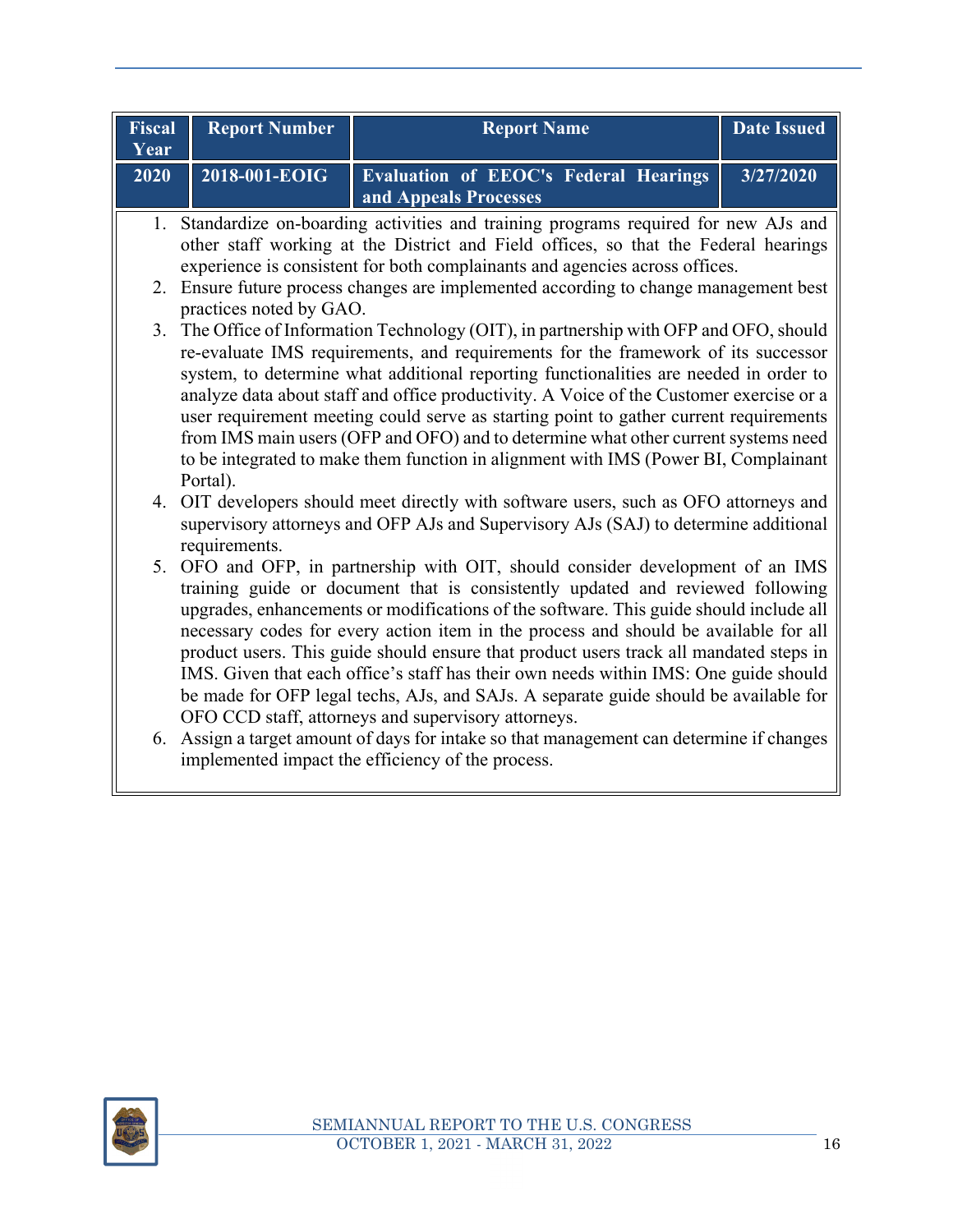| <b>Fiscal</b><br>Year | <b>Report Number</b>                                                                                                                                                                                                                                                                                                                                                                       | <b>Report Name</b>                                                                                                                                                                                                              | Date<br><b>Issued</b> |  |  |
|-----------------------|--------------------------------------------------------------------------------------------------------------------------------------------------------------------------------------------------------------------------------------------------------------------------------------------------------------------------------------------------------------------------------------------|---------------------------------------------------------------------------------------------------------------------------------------------------------------------------------------------------------------------------------|-----------------------|--|--|
| 2018                  | 2017-007-AOIG                                                                                                                                                                                                                                                                                                                                                                              | <b>Independent Evaluation of the U.S. Equal</b><br><b>Employment Opportunity Commission's</b><br>Compliance with Provisions of the<br><b>Federal</b> Information<br><b>Security</b><br><b>Modernization Act of 2014 (FISMA)</b> | 12/18/2017            |  |  |
|                       | 1. The EEOC should develop and implement a Trusted Internet Connection (TIC)<br>program in accordance with Office of Management and Budget (OMB) requirements<br>to assist in protecting the agency's network from cyber threats. (Repeat finding)<br>2. The EEOC OIT should fully implement multifactor authentication for logical and<br>remote access enterprise-wide. (Repeat finding) |                                                                                                                                                                                                                                 |                       |  |  |

| <b>Fiscal</b><br>Year                                                                                                                                                                                                                                                                                                                                                                                                        | <b>Report Number</b> | <b>Report Name</b><br><b>Date Issued</b>                               |         |
|------------------------------------------------------------------------------------------------------------------------------------------------------------------------------------------------------------------------------------------------------------------------------------------------------------------------------------------------------------------------------------------------------------------------------|----------------------|------------------------------------------------------------------------|---------|
| 2014                                                                                                                                                                                                                                                                                                                                                                                                                         | 2013-008-PSA         | Performance Audit of the Agency's<br><b>Personnel Security Program</b> | 9/15/14 |
| 1. Immediately correct any known weaknesses. If EEOC determines not to correct a noted<br>weakness, EEOC should document this analysis and their acceptance of the associated<br>risk.<br>2. Implement a formalized training program for individuals who use classified                                                                                                                                                      |                      |                                                                        |         |
| information as a part of their duties. If an external agency is to assume the responsibility<br>of training these individuals, this agreement should be documented in an MOU.<br>3. Develop and implement policies and procedures to address the safeguarding, transfer,<br>storage, or disposal of classified information. The policy should include the<br>requirements for Memorandums of Understanding between agencies. |                      |                                                                        |         |

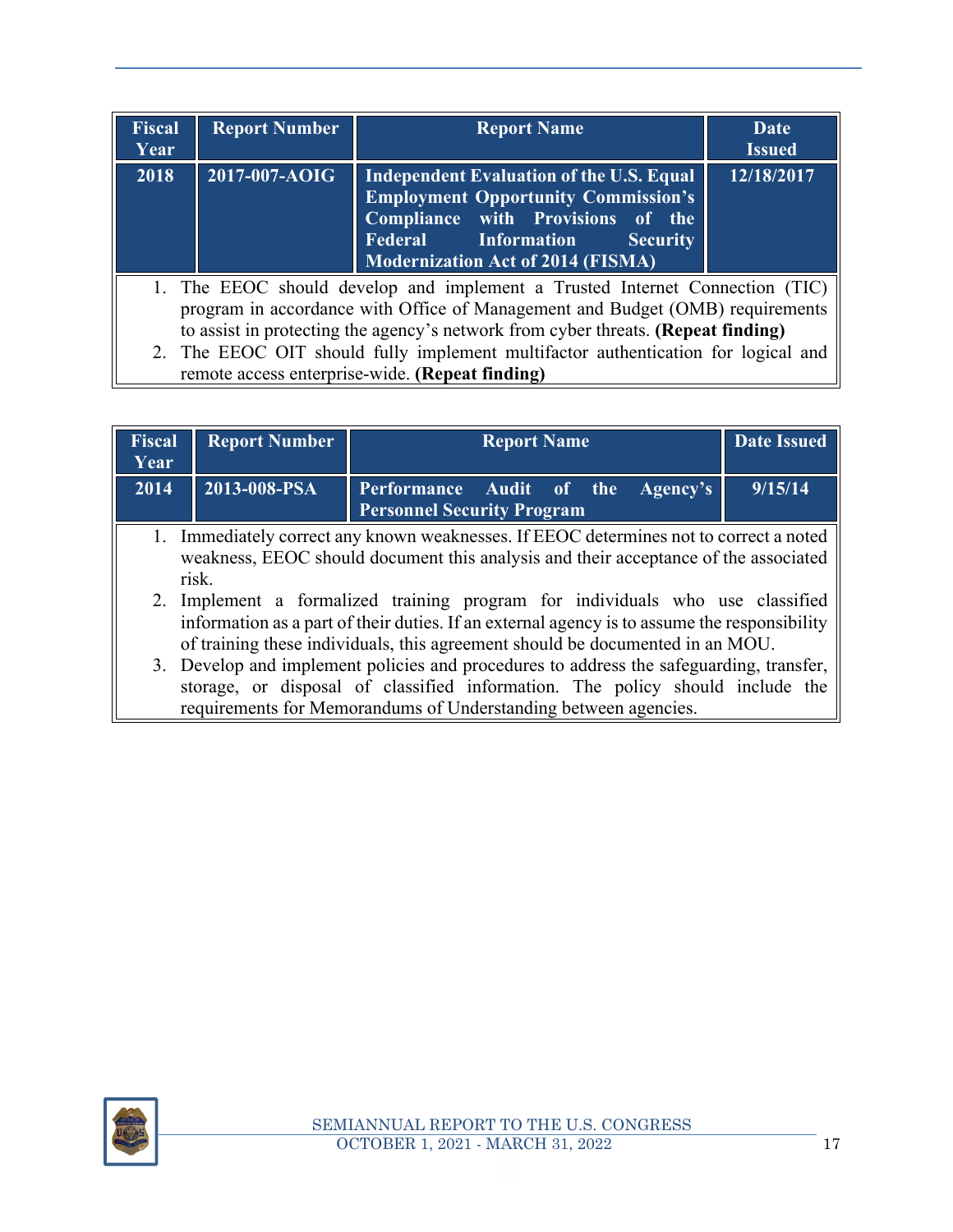# **Audit and Evaluation Reports Which no Management Decision has been Made by the End of the Reporting Period**

*As required by Section 5(a)(10) of the Inspector General Act of 1978, as amended, semiannual reports must include a summary of each audit report issued before the start of the reporting period for which no management decision has been made by the end of the reporting period.* 

The OIG has no audit or evaluation reports issued before the reporting period began, for which no management decision was made.

| <b>Fiscal</b><br>Year | <b>Number of Reports</b><br>with Unimplemented<br><b>Recommendations</b><br>(such as report title,<br>report number,<br>hyperlink to report,<br>etc.) | <b>Number of</b><br><b>Unimplemented</b><br><b>Recommendations</b> | <b>Dollar</b><br><b>Value of</b><br><b>Aggregate</b><br><b>Potential</b><br>Cost<br><b>Savings</b> | For which no<br>establishment<br>comment was<br>returned within<br>60 days of<br>providing the<br>report to the<br>establishment |
|-----------------------|-------------------------------------------------------------------------------------------------------------------------------------------------------|--------------------------------------------------------------------|----------------------------------------------------------------------------------------------------|----------------------------------------------------------------------------------------------------------------------------------|
| 2022                  |                                                                                                                                                       |                                                                    |                                                                                                    | N/A                                                                                                                              |

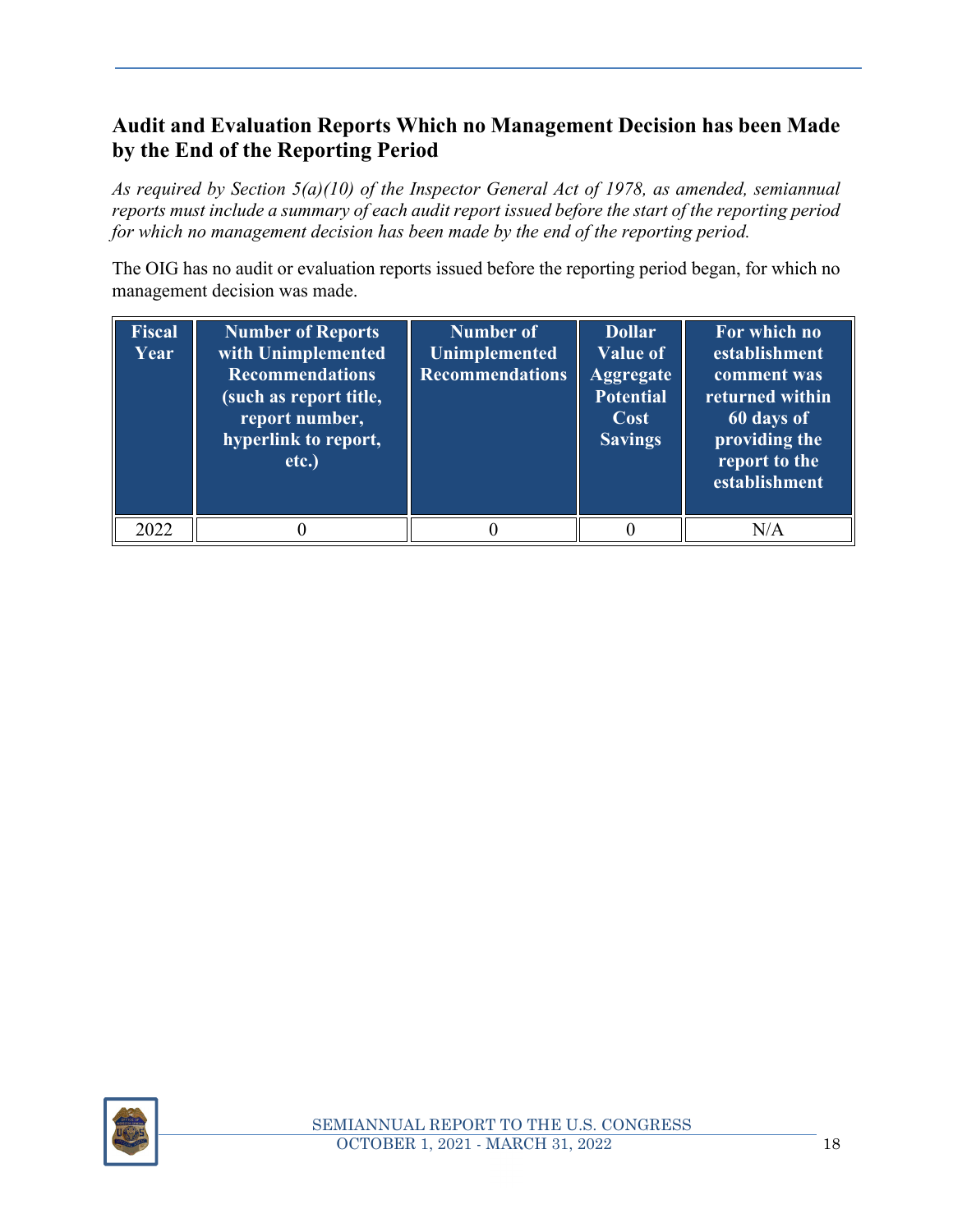# **The Investigation Program**

*The Investigation Program supports the OIG's strategic goal to focus limited investigative resources on issues that represent the greatest risk and offer the maximum opportunity to detect and prevent fraud, waste, and abuse in EEOC programs and operations.* 

The Office of Inspector General received 14 calls on the OIG Hotline, 1,040 emails, and ten written inquiries for a total of 1064 investigative contacts through from October 1, 2021 - March 31, 2022:

| <b>Investigative Contacts Received</b><br>October 1, 2021 - March 31, 2022 |               |  |
|----------------------------------------------------------------------------|---------------|--|
| <b>Allegations</b>                                                         | <b>Number</b> |  |
| <b>Charge Processing</b>                                                   | 315           |  |
| <b>Other Statutes</b>                                                      | 165           |  |
| Title VII                                                                  | 35            |  |
| Mismanagement                                                              | 137           |  |
| <b>Ethics Violations</b>                                                   | 92            |  |
| Backgrounds                                                                | 15            |  |
| Theft                                                                      | 112           |  |
| Threats                                                                    | 7             |  |
| Fraud                                                                      | 115           |  |
| <b>Other Criminal Allegations</b>                                          | 71            |  |
| <b>Total</b>                                                               | 1064          |  |

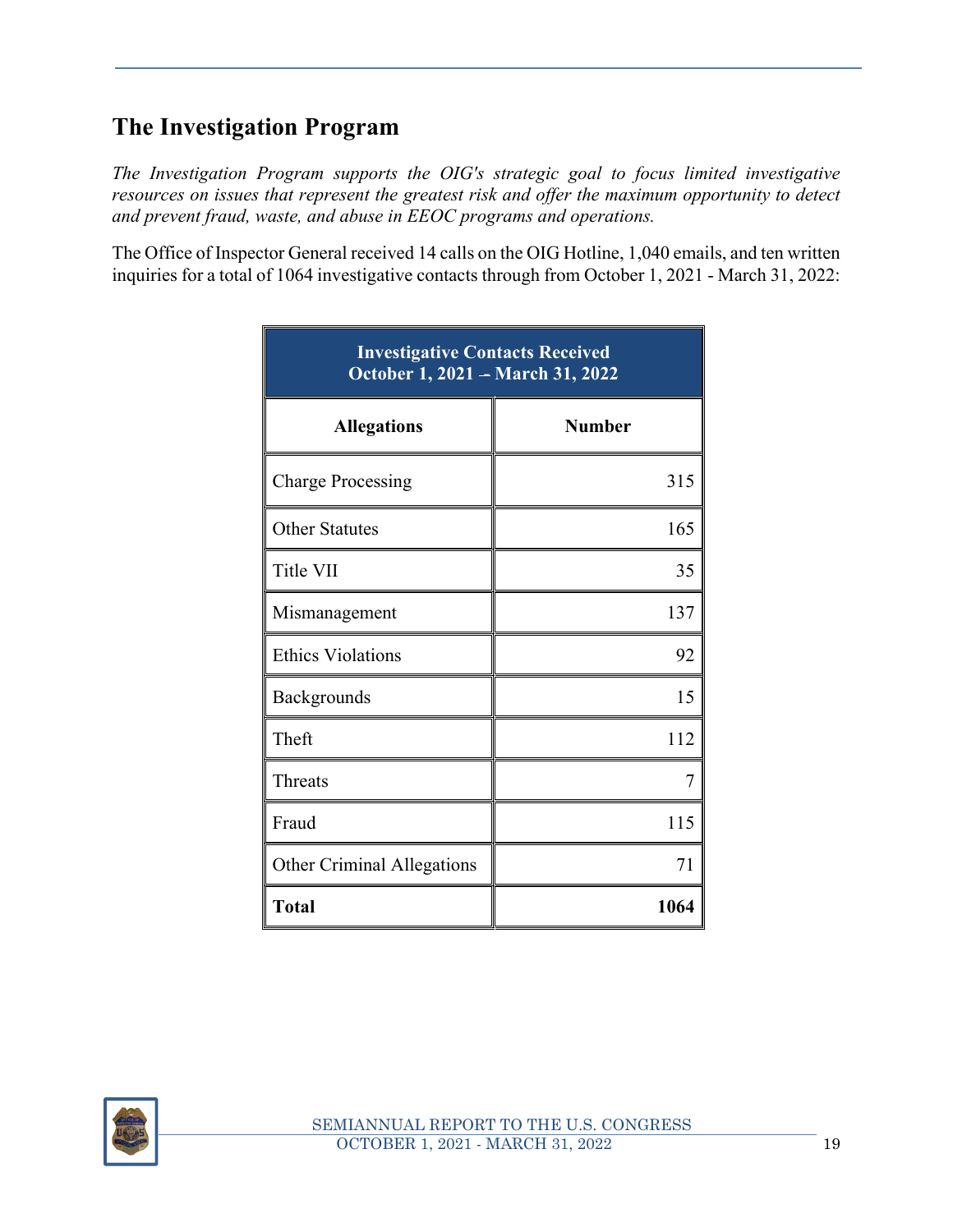#### **OIG HOTLINE**

The Office of Inspector General Hotline is a clearinghouse for receiving and handling allegations regarding fraud, waste, abuse, mismanagement, or misconduct affecting Equal Employment Opportunity Commission (EEOC) programs and operations. Examples of allegations that should be reported to the OIG Hotline include misuse, embezzlement, or theft of government property or funds; contract or procurement fraud; contractor misconduct; employee misconduct, such as misuse of official position; bribes or unauthorized acceptance of gifts; conflicts of interest and other ethical violations outside of its jurisdiction.

Some complaints received by the OIG are outside its jurisdiction. The OIG frequently receives reports and allegations of misdirected complaints/inquiries belonging to other EEOC offices, federal agencies, law enforcement agencies, or other state or local government entities. Reviewing and responding to these reports and allegations can entail significant staff time and effort. In these instances, OIG personnel strive to provide excellent customer service and offer the complainant the appropriate contact information to the entity that may address their needs. The complaint/inquiry may be redirected and sent directly from the OIG to the appropriate office or agency.

#### **COMPLETED INVESTIGATIONS**

#### **Misuse of Government Time/Equipment/Position**

The OIG received a complaint from an office director that pornographic material may have been discovered on an employee's EEOC laptop. The material was discovered during the Agency's Windows 10 operating system migration. The laptop was transferred to OIG for examination, revealing hundreds of personal image files. Although some of the images included the employee or others partially clothed, none of the photos were pornographic. During the investigation, the employee resigned from the EEOC. The matter has been closed.

#### **Conflict of Interest-Financial**

The OIG received a complaint alleging that an enforcement manager participated in an EEOC charge in which he had a financial interest, thus creating a conflict of interest under 18 U.S.C. § 208. OIG investigators conducted interviews, reviewed relevant records and analyzed financial accounts and data to determine whether a violation of 18 U.S.C. § 208, had occurred. The OIG investigators determined that the evidence did not support the existence of a conflict of interest. Accordingly, the matter was closed.

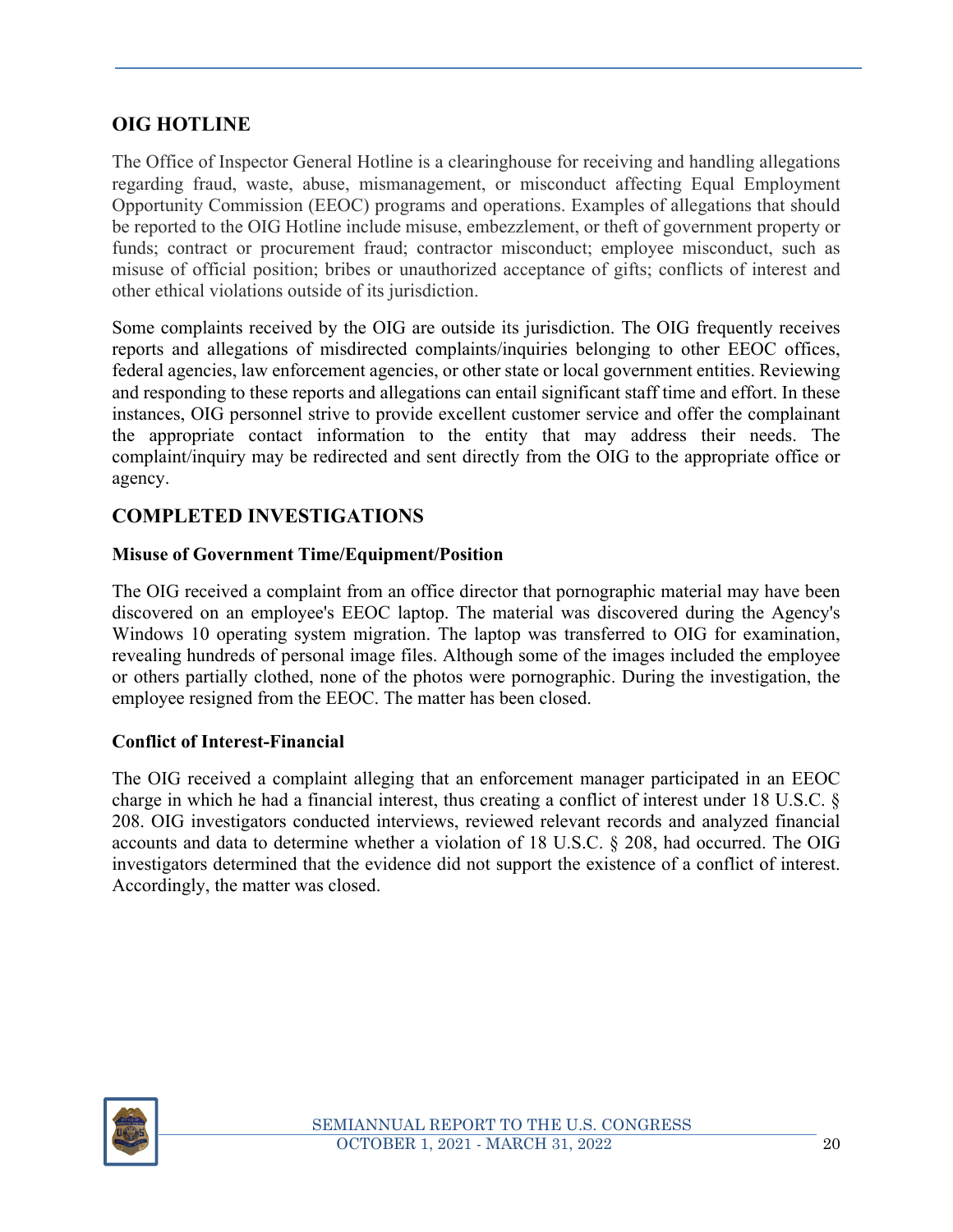#### **ONGOING INVESTIGATIVE ACTIVITY**

The OIG has ongoing investigations in several field offices involving the following:

- An investigation regarding an allegation of misuse of position by an EEOC employee allegedly working outside of EEOC without authorization (as a political blogger).
- Two investigations of alleged misconduct and misuse of position by EEOC officials.
- An investigation into the alleged unauthorized disclosure of complainants' information through an EEOC data application.
- An investigation into harassing emails/texts sent by a charging party to various EEOC officials.
- An investigation into a charging party's allegations that s/he experienced racial discrimination during an intake interview conversation with an EEOC employee.
- An investigation regarding an allegation that an EEOC employee is engaged in unauthorized outside employment.

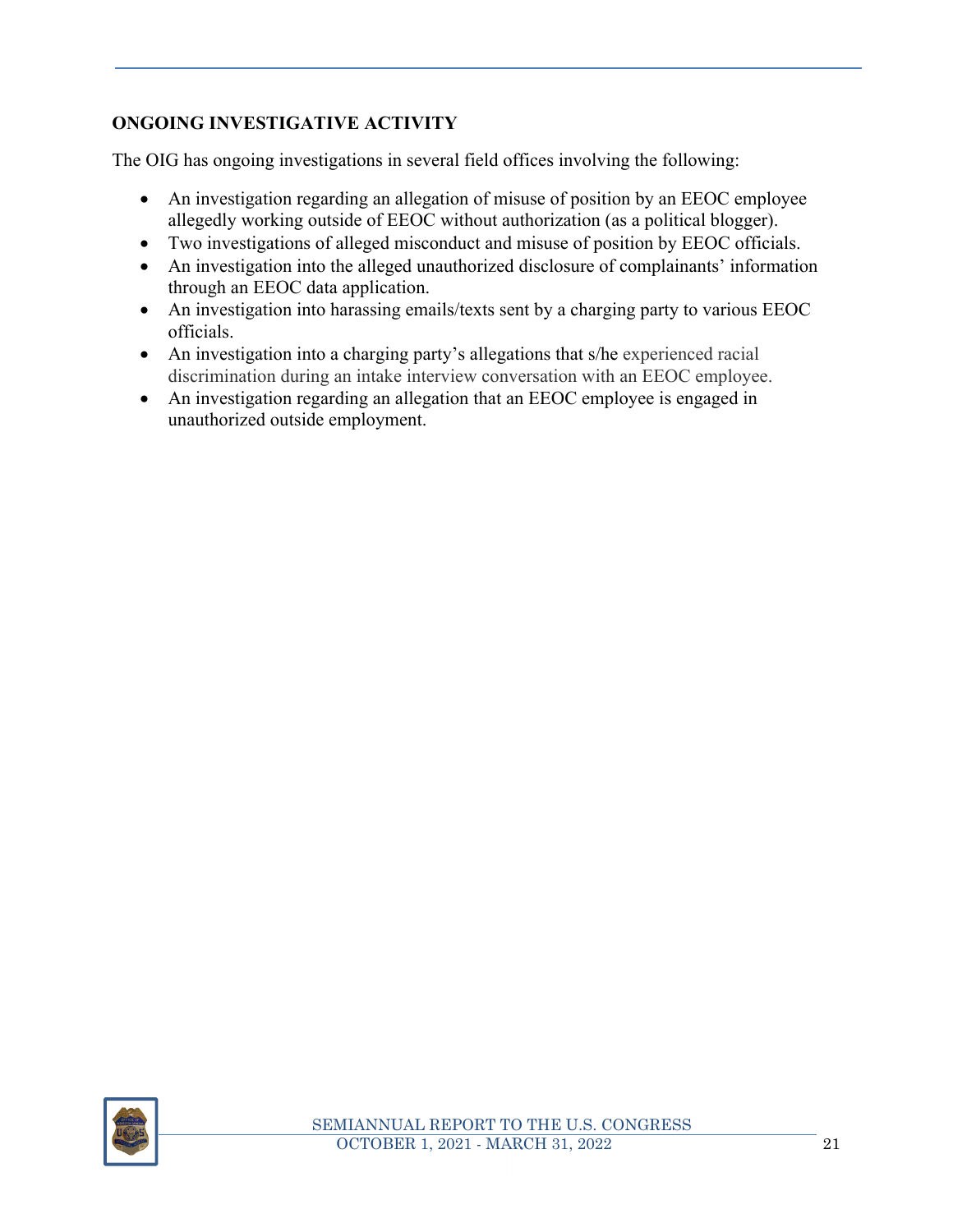# **Appendices**

# **Appendix I.**

Final Evaluation Reports

| <b>Report Title</b>                                                                                                                                                                                                                      | <b>Date Issued</b> | <b>Questioned</b><br><b>Costs</b> | <b>Funds Put to</b><br><b>Better Use</b> | <b>Unsupported</b><br><b>Costs</b> |
|------------------------------------------------------------------------------------------------------------------------------------------------------------------------------------------------------------------------------------------|--------------------|-----------------------------------|------------------------------------------|------------------------------------|
| Audit of the U.S. Equal<br>Employment<br>Opportunity<br>Commission's<br>Compliance with the<br>Digital Accountability<br>and Transparency Act of<br>2014 (DATA Act)<br>Submission<br>Requirements for the<br>Third Quarter of FY<br>2020 | 11/8/2021          | $-0-$                             | $-0-$                                    | $-0-$                              |
| Audit Report of the U.S.<br><b>Equal Employment</b><br>Opportunity<br>Commission's FY 2021<br><b>Financial Statements</b>                                                                                                                | 11/12/2021         | $-0-$                             | $-0-$                                    | $-0-$                              |
| Management Letter<br>Report for FY<br>2021 Financial Statement<br>Audit                                                                                                                                                                  | 1/19/2022          | $-0-$                             | $-0-$                                    | $-0-$                              |
| Audit Report on the U.S.<br><b>Equal Employment</b><br>Opportunity<br><b>Commission Federal</b><br><b>Information Security</b><br>Modernization Act for<br>the FY 2021                                                                   | 3/15/22            | $-0-$                             | $-0-$                                    | $-0-$                              |

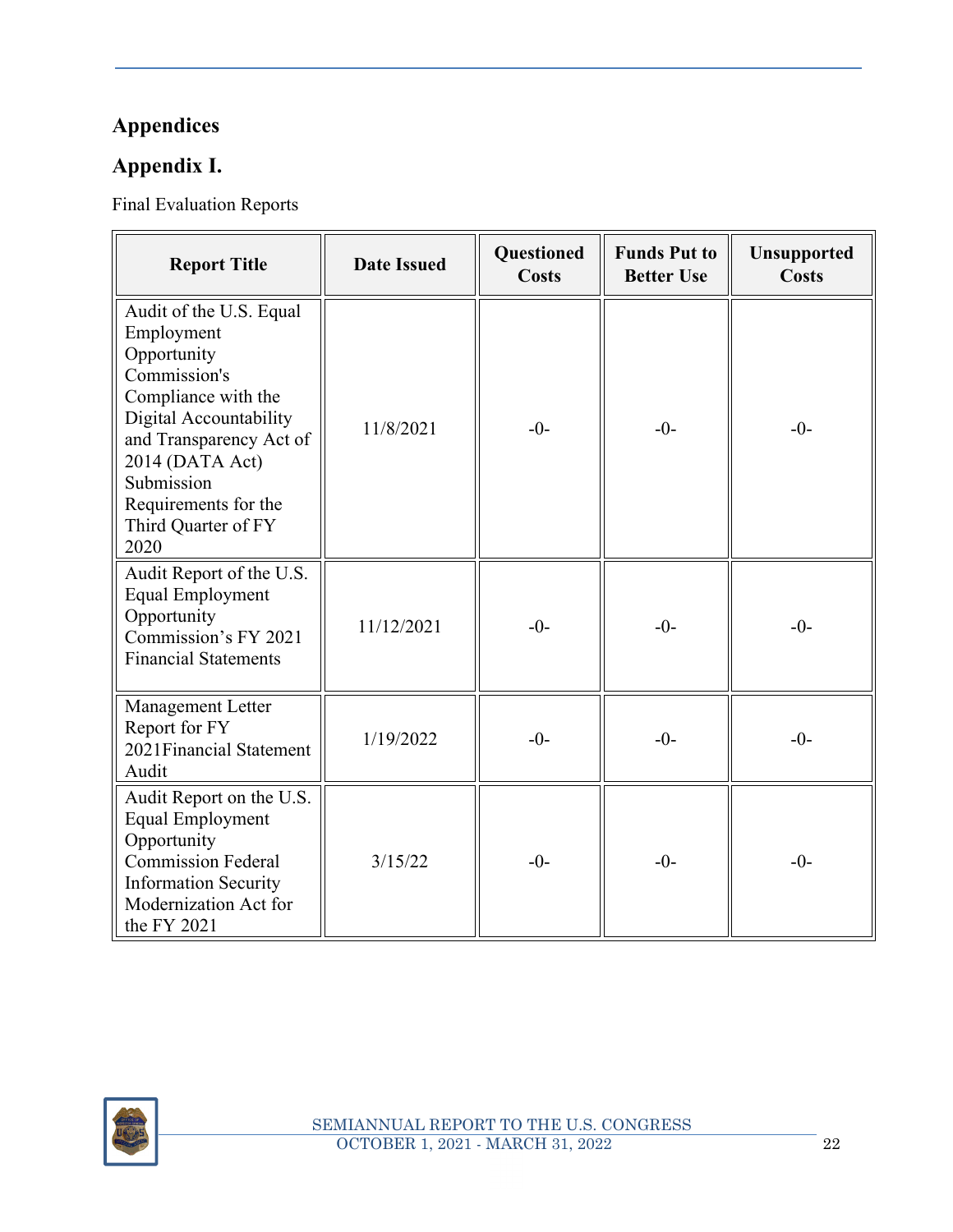# **Appendix II.**

Investigative Statistical Report

| <b>Report Title</b>                                                                                                                                        | <b>Number</b> |
|------------------------------------------------------------------------------------------------------------------------------------------------------------|---------------|
| Total number of investigative reports                                                                                                                      | $-()$ -       |
| Total number of persons referred to the<br>Department of Justice for criminal<br>prosecution during the reporting period                                   | $-()$ -       |
| Total number of persons referred to State<br>and local prosecuting authorities for<br>criminal prosecution during the reporting<br>period                  | $-()$ -       |
| Total number of indictments and criminal<br>information during the reporting period<br>that resulted from any prior referral to<br>prosecuting authorities | $-0-$         |

#### **Appendix III.**

A Report on Each Investigation Conducted by the Office Involving a Senior Government Employee Where Allegations of Misconduct Were Substantiated.

Report Name: N/A Report Number: N/A Date Issued: N/A

| Facts and circumstances of the<br>investigation | (B) the status and disposition of the matter,<br>including-<br>(i) if the matter was referred to the<br>Department of Justice, the date of the<br>referral; and<br>(ii) if the Department of Justice declined |
|-------------------------------------------------|---------------------------------------------------------------------------------------------------------------------------------------------------------------------------------------------------------------|
|                                                 | the referral, the date of the declination                                                                                                                                                                     |
|                                                 |                                                                                                                                                                                                               |
| N٥                                              | N/A                                                                                                                                                                                                           |

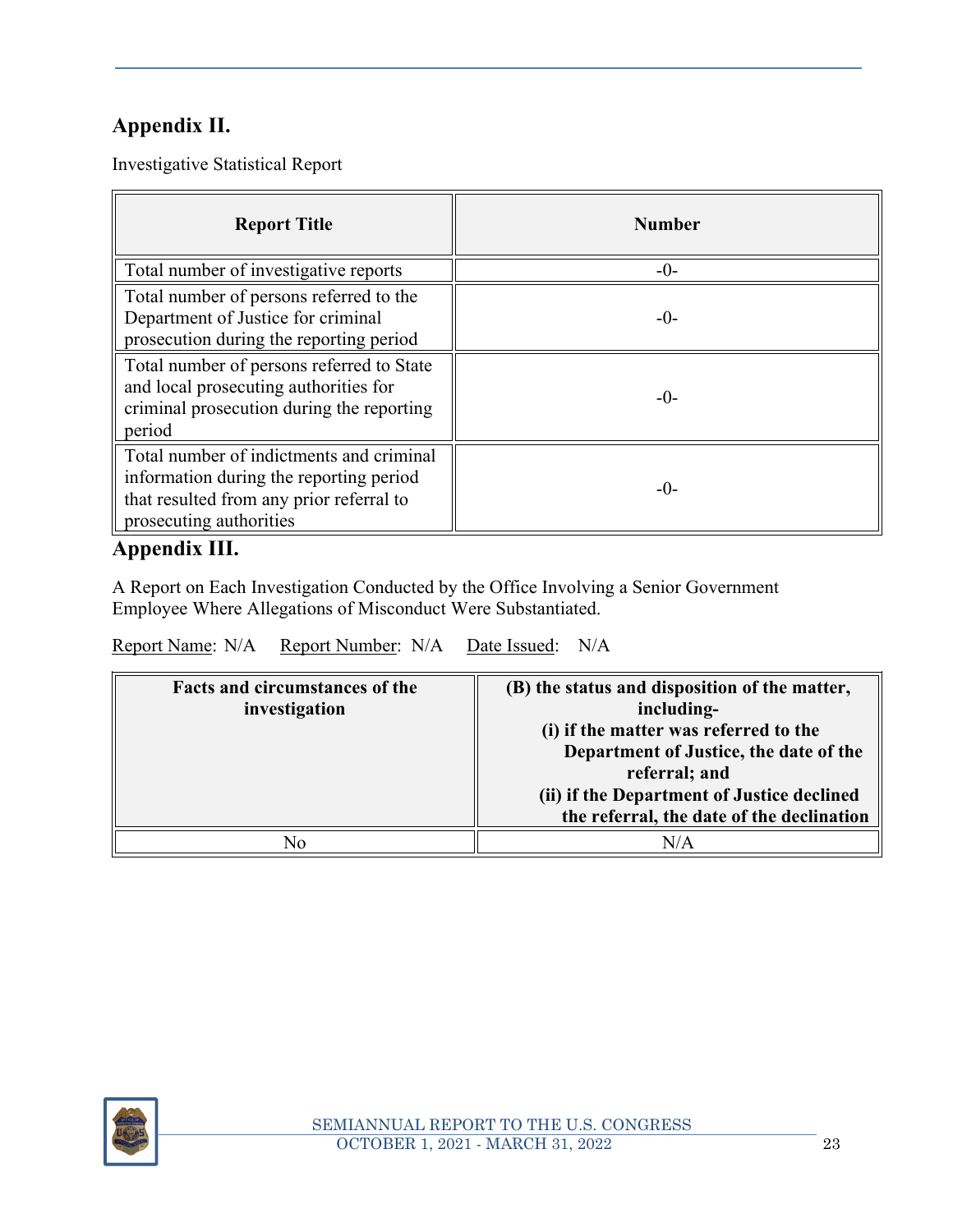# **Appendix IV.**

A Detailed Description of Any Instance of Whistleblower Retaliation.

| Information about the official was found | Consequences the establishment imposed to |  |
|------------------------------------------|-------------------------------------------|--|
| to have engaged in retaliation.          | hold that official accountable.           |  |
|                                          | N/A                                       |  |

# **Appendix V.**

A Detailed Description of Any Attempt by the Establishment to Interfere with the Independence of the Office of Inspector General.

| Issue                                                                                                                                                                                                                                          | <b>Description</b> |
|------------------------------------------------------------------------------------------------------------------------------------------------------------------------------------------------------------------------------------------------|--------------------|
| With budget constraints designed to limit the<br>capabilities of the Office                                                                                                                                                                    | No                 |
| Incidents where the establishment has<br>resisted or objected to oversight activities of<br>the Office or restricted or significantly<br>delayed access to information, including the<br>justification of the establishment for such<br>action | No                 |

# **Appendix VI.**

Detailed Descriptions of the Particular Circumstances.

| <i><b>Issue</b></i>                                                                                                                      | <b>Description</b> |
|------------------------------------------------------------------------------------------------------------------------------------------|--------------------|
| Inspection, evaluation, and audit conducted<br>by the Office that is closed and was not<br>disclosed to the public                       | No                 |
| Investigation conducted by the Office<br>involving a senior Government employee<br>that is closed and was not disclosed to the<br>public | No                 |

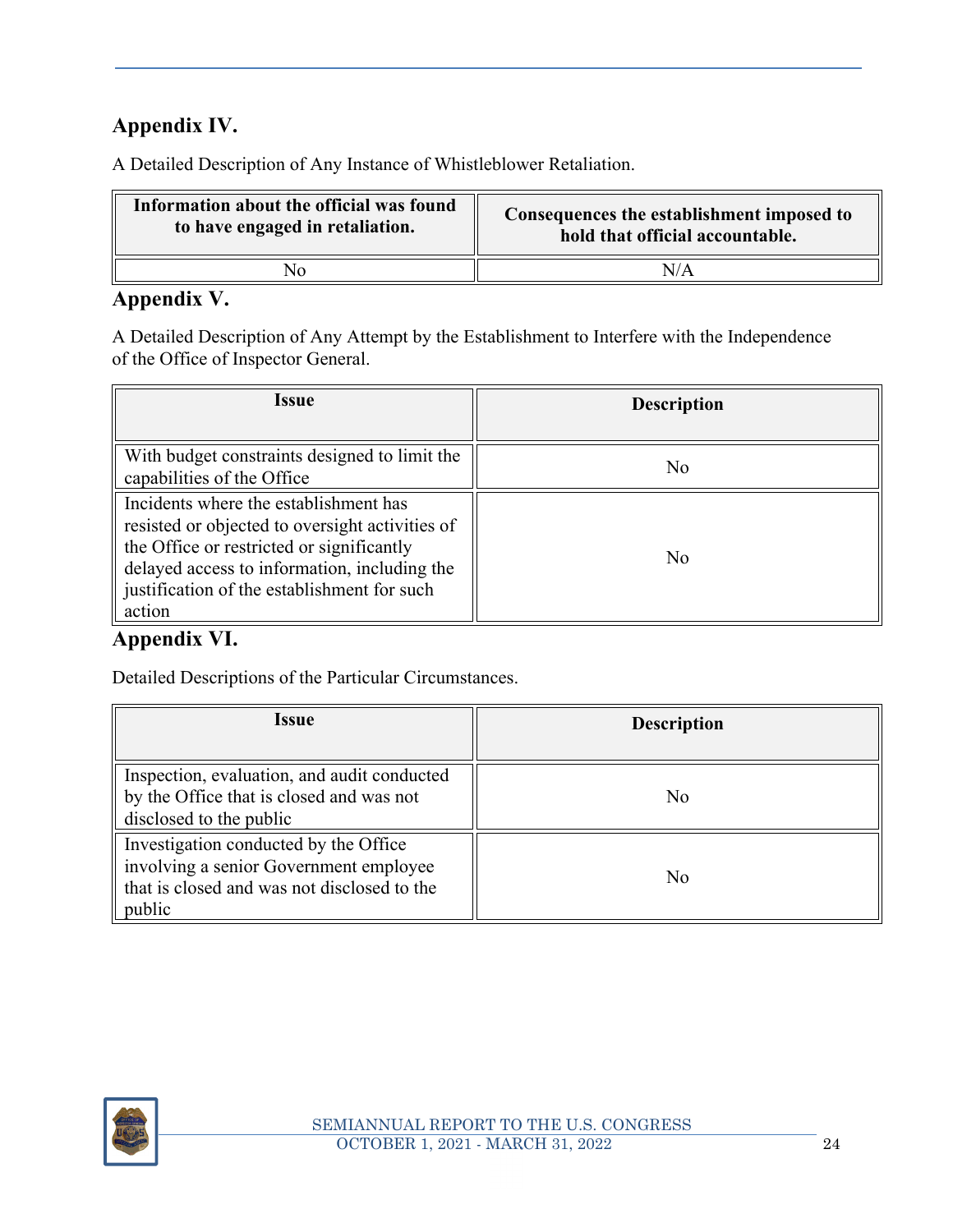# **Appendix VII.**

Significant Management Decisions

| <i><b>Issue</b></i>                                                                                  | <b>Description</b> |
|------------------------------------------------------------------------------------------------------|--------------------|
| Significant Management Decisions That<br>Were Revised During the Reporting Period                    | N/A                |
| Significant Management Decisions with<br>which the Office of Inspector General is in<br>disagreement | N/A                |

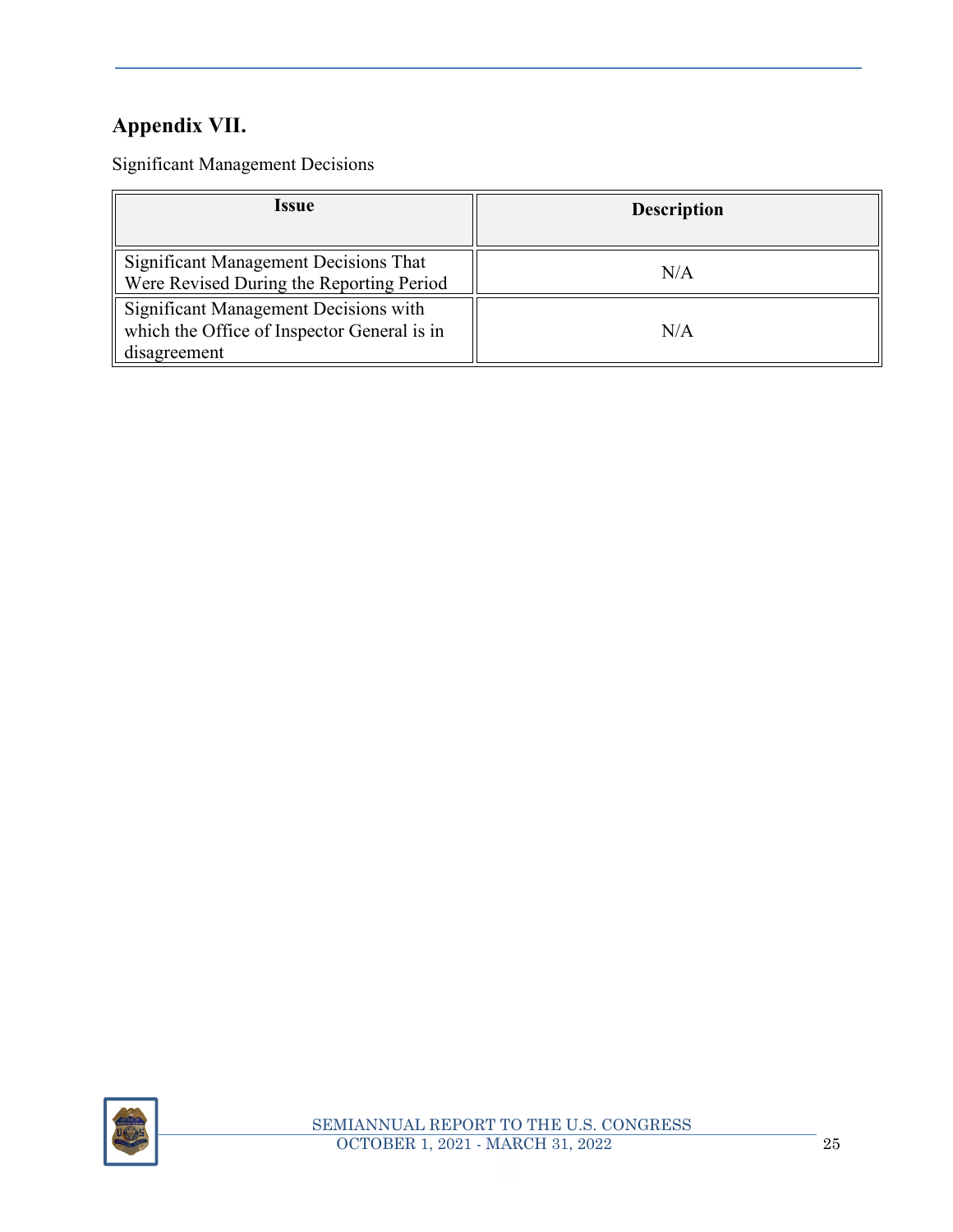# **Appendix VIII.**

Index of Reporting Requirements

| <b>Inspector General</b><br><b>Act Citation</b> | <b>Reporting Requirements</b>                                                                                                                                                                                                                                                                                                                                                                                                                                                               | Page      |
|-------------------------------------------------|---------------------------------------------------------------------------------------------------------------------------------------------------------------------------------------------------------------------------------------------------------------------------------------------------------------------------------------------------------------------------------------------------------------------------------------------------------------------------------------------|-----------|
| Section $4(a)(2)$                               | Review of Legislation and Regulations                                                                                                                                                                                                                                                                                                                                                                                                                                                       | N/A       |
| Section $5(a)(1)$                               | Significant Problems, Abuses, and Deficiencies                                                                                                                                                                                                                                                                                                                                                                                                                                              | N/A       |
| Section $5(a)(2)$                               | Recommendations with Respect to Significant<br>Problems, Abuses, and Deficiencies                                                                                                                                                                                                                                                                                                                                                                                                           | N/A       |
| Section $5(a)(3)$                               | Significant<br>Recommendations<br>Included<br>in<br>Previous Reports on Which Corrective Action<br>Has Not Been Completed                                                                                                                                                                                                                                                                                                                                                                   | $12 - 17$ |
| Section $5(a)(4)$                               | Matters Referred to Prosecutorial Authorities                                                                                                                                                                                                                                                                                                                                                                                                                                               | 23        |
| Section $5(a)(5)$                               | Summary of Instances Where Information Was<br>Refused                                                                                                                                                                                                                                                                                                                                                                                                                                       | 24        |
| Section $5(a)(6)$                               | List of Reports                                                                                                                                                                                                                                                                                                                                                                                                                                                                             | 11        |
| Section $5(a)(7)$                               | <b>Summary of Significant Reports</b>                                                                                                                                                                                                                                                                                                                                                                                                                                                       | $7 - 8$   |
| Section $5(a)(8)$                               | Questioned and Unsupported Costs                                                                                                                                                                                                                                                                                                                                                                                                                                                            | 22        |
| Section $5(a)(9)$                               | Recommendations That Funds Be Put to Better<br>Use                                                                                                                                                                                                                                                                                                                                                                                                                                          | 22        |
| Section $5(a)(10)$                              | Summary of each audit report, inspection,<br>evaluation<br>issued<br>report(s)<br>before<br>the<br>commencement of the reporting period:<br>(A) for which no management decision has been<br>made by the end of the reporting period<br>(including the date and title of each such report),<br>an explanation of the reasons such management<br>decision has not been made, and a statement<br>concerning the desired timetable for achieving a<br>management decision on each such report; | 18        |

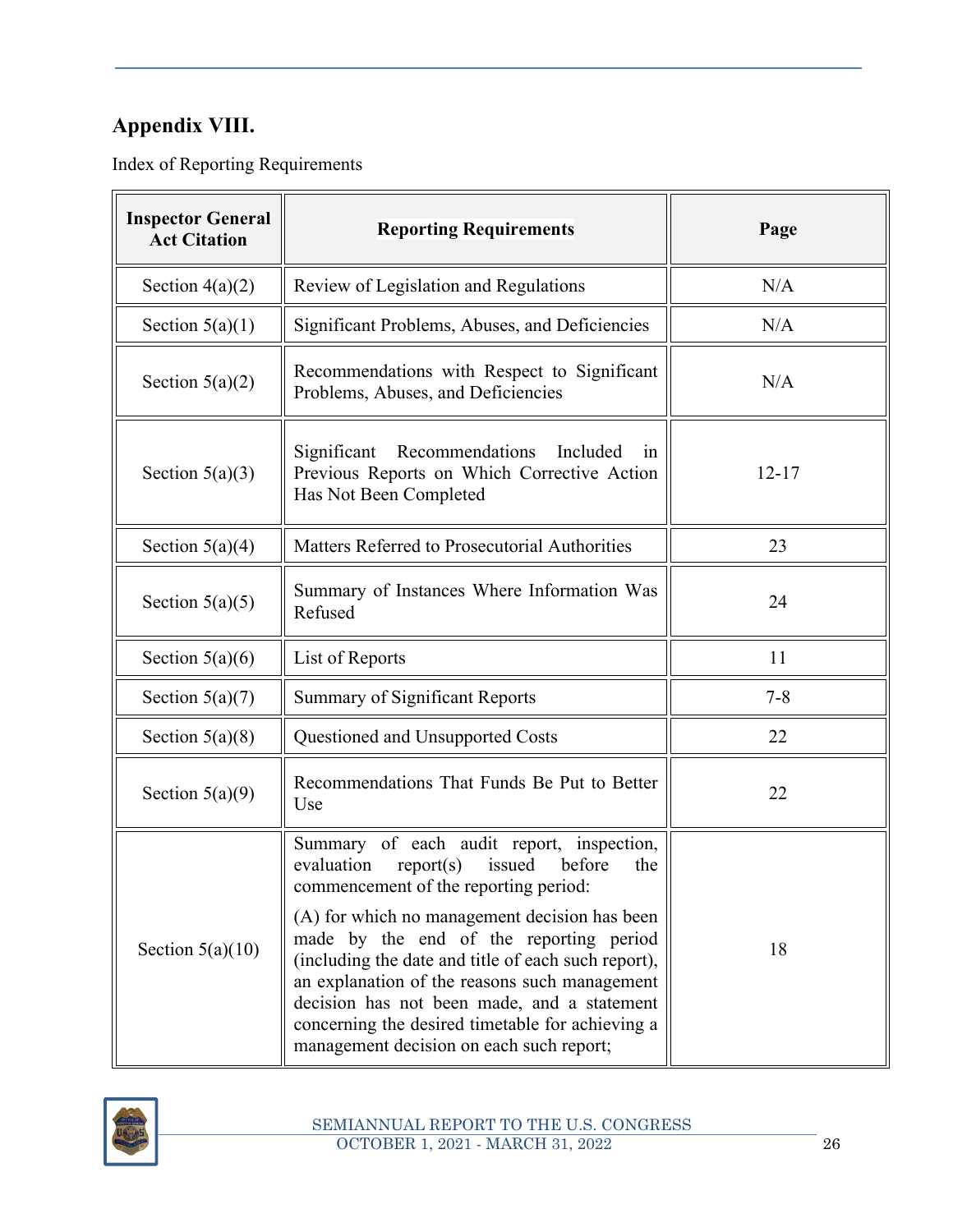|                    | (B) for which no establishment comment was<br>returned within 60 days of providing the report to<br>the establishment; and<br>(C) for which there are any outstanding<br>unimplemented recommendations, including the<br>aggregate potential cost savings of those<br>recommendations.                                                                                                                                                                                                                                                                                                 |    |
|--------------------|----------------------------------------------------------------------------------------------------------------------------------------------------------------------------------------------------------------------------------------------------------------------------------------------------------------------------------------------------------------------------------------------------------------------------------------------------------------------------------------------------------------------------------------------------------------------------------------|----|
| Section $5(a)(11)$ | Significant Management Decisions That Were<br>Revised During the Reporting Period                                                                                                                                                                                                                                                                                                                                                                                                                                                                                                      | 25 |
| Section $5(a)(12)$ | Significant Management Decisions with Which<br>Office<br>of Inspector<br>General<br>the<br>1S<br>in<br>disagreement                                                                                                                                                                                                                                                                                                                                                                                                                                                                    | 25 |
| Section $5(a)(17)$ | Statistical tables showing:<br>(A) the total number of investigative reports<br>issued during the reporting period;<br>(B) the total number of persons referred to the<br>Department of Justice for criminal prosecution<br>during the reporting period;<br>(C) the total number of persons referred to State<br>and local prosecuting authorities for criminal<br>prosecution during the reporting period; and<br>(D) the total number of indictments and criminal<br>information during the reporting period that<br>resulted from any prior referral to prosecuting<br>authorities. | 23 |
| Section $5(a)(19)$ | A report on each investigation conducted by the<br>Office involving a senior Government employee<br>misconduct<br>allegations<br>of<br>where<br>were<br>substantiated, including a detailed description of:<br>(A) the facts and circumstances of the<br>investigation; and<br>(B) the status and disposition of the matter,<br>including:<br>(i) if the matter was referred to the Department of<br>Justice, the date of the referral; and<br>(ii) if the Department of Justice declined the<br>referral, the date of the declination.                                                | 23 |
| Section $5(a)(20)$ | A detailed description of any instance of<br>whistleblower retaliation, including information<br>about the official found to have engaged in                                                                                                                                                                                                                                                                                                                                                                                                                                           | 24 |

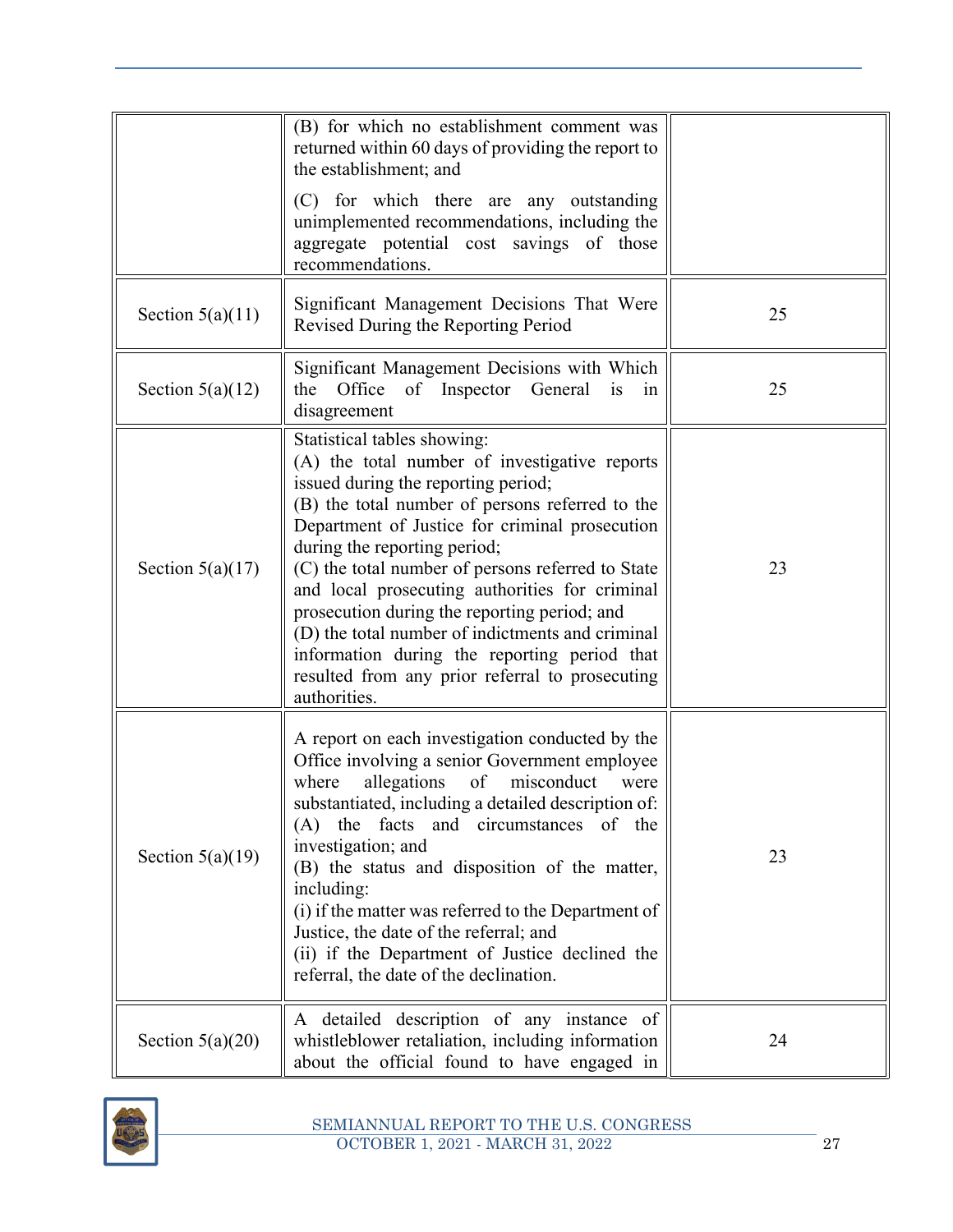|                    | retaliation and what, if any, consequences the<br>establishment imposed to hold that official<br>accountable.                                                                                                                                                                                                                                                                                                                                                             |    |
|--------------------|---------------------------------------------------------------------------------------------------------------------------------------------------------------------------------------------------------------------------------------------------------------------------------------------------------------------------------------------------------------------------------------------------------------------------------------------------------------------------|----|
| Section $5(a)(21)$ | A detailed description of any attempt by the<br>establishment to interfere with the independence<br>of the Office, including:<br>(A) with budget constraints designed to limit the<br>capabilities of the Office; and<br>(B) incidents where the establishment has<br>resisted or objected to oversight activities of the<br>Office or restricted or significantly delayed<br>access to information, including the justification<br>of the establishment for such action. | 24 |
| Section $5(a)(22)$ | Detailed descriptions of the<br>particular<br>circumstances of each:<br>(A) inspection, evaluation, and audit conducted<br>by the Office that is closed and was not disclosed<br>to the public; and<br>(B) investigation conducted by the Office<br>involving a senior Government employee that is<br>closed and was not disclosed to the public.                                                                                                                         | 24 |

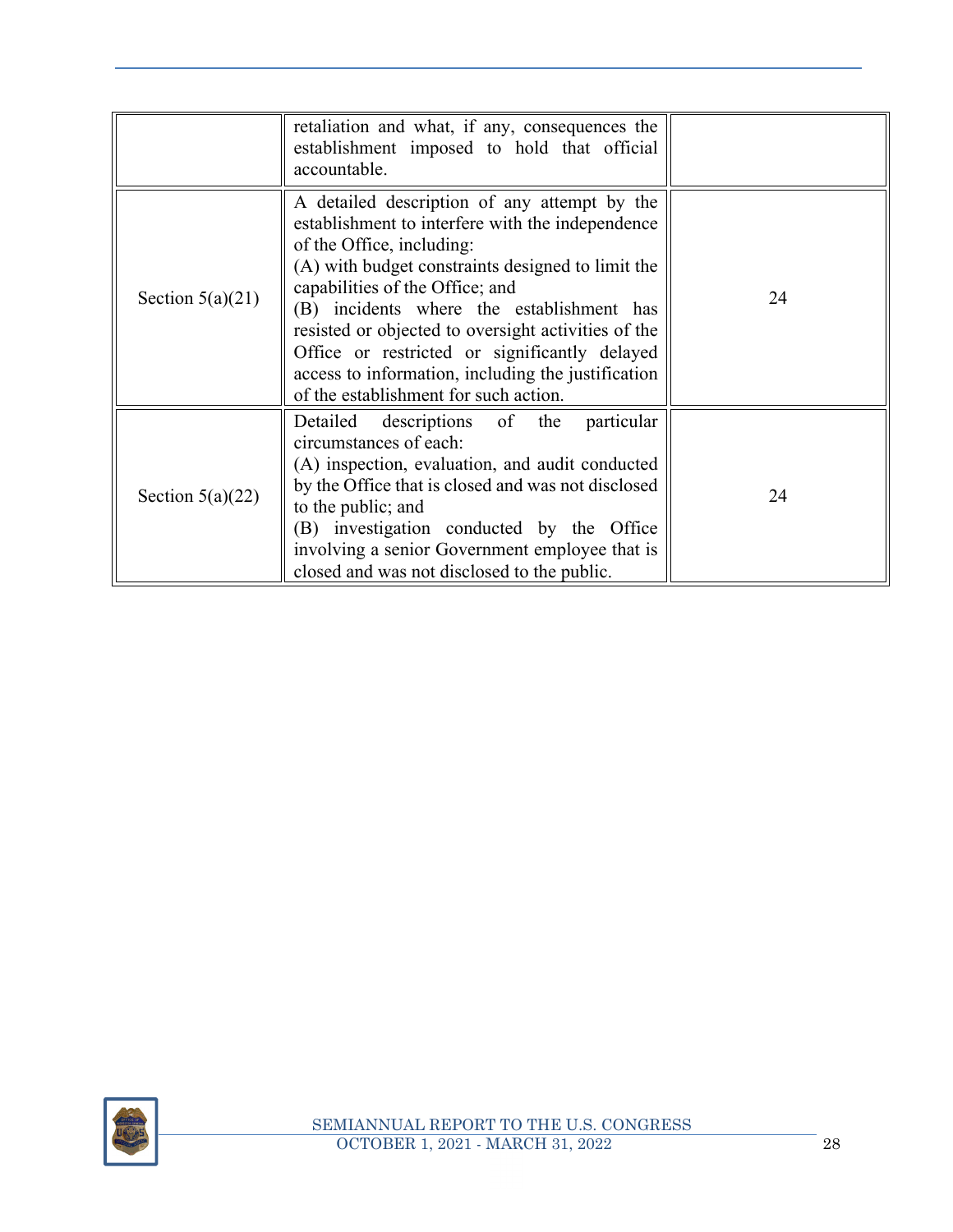# **Appendix IX.**

# **Single Audit Act Reporting**

The Single Audit Act, as amended, establishes requirements for audits of states, local governments, Indian tribes, institutions of higher education (public or private nonprofit colleges and universities), and nonprofit organizations that expend a certain amount in federal awards during its fiscal year.

Independent auditors perform single audits and encompass both financial and compliance components. The Compliance Supplement is based on the requirements of the 1996 Single Audit Act Amendments and 2 CFR part 200, subpart F, which provide for the issuance of a compliance supplement to assist auditors in performing the required audits.

The OIG received no audit reports issued by independent auditors concerning Fair Employment Practice Agencies with work-sharing agreements with the EEOC during the reporting period.

# **Appendix X.**

# **Peer Review Reporting**

As required by both the Government Auditing Standards and the Quality Standards for Inspection and Evaluation, OIG's Audit and Evaluation programs must have an external peer review conducted regarding its system of quality controls.

On September 8, 2020, the Appalachian Regional Commission, Office of Inspector General, issued its peer review report on the OIG Audit program to determine if established policies and procedures were current and consistent with applicable professional standards. The peer review team determined that the OIG audit section's established policies and procedures for the audit function at March 31, 2020, were current and consistent with applicable professional standards as stated and conforming with Generally Accepted Government Auditing Standards (Yellow Book).

On December 3, 2020, the Export-Import Bank of the United States, Office of Inspector General, issued its modified peer review report on the OIG Evaluation program. The Review Team determined that EEOC OIG's internal policies and procedures, as presented generally met the seven Blue Book standards addressed in the modified external peer review.